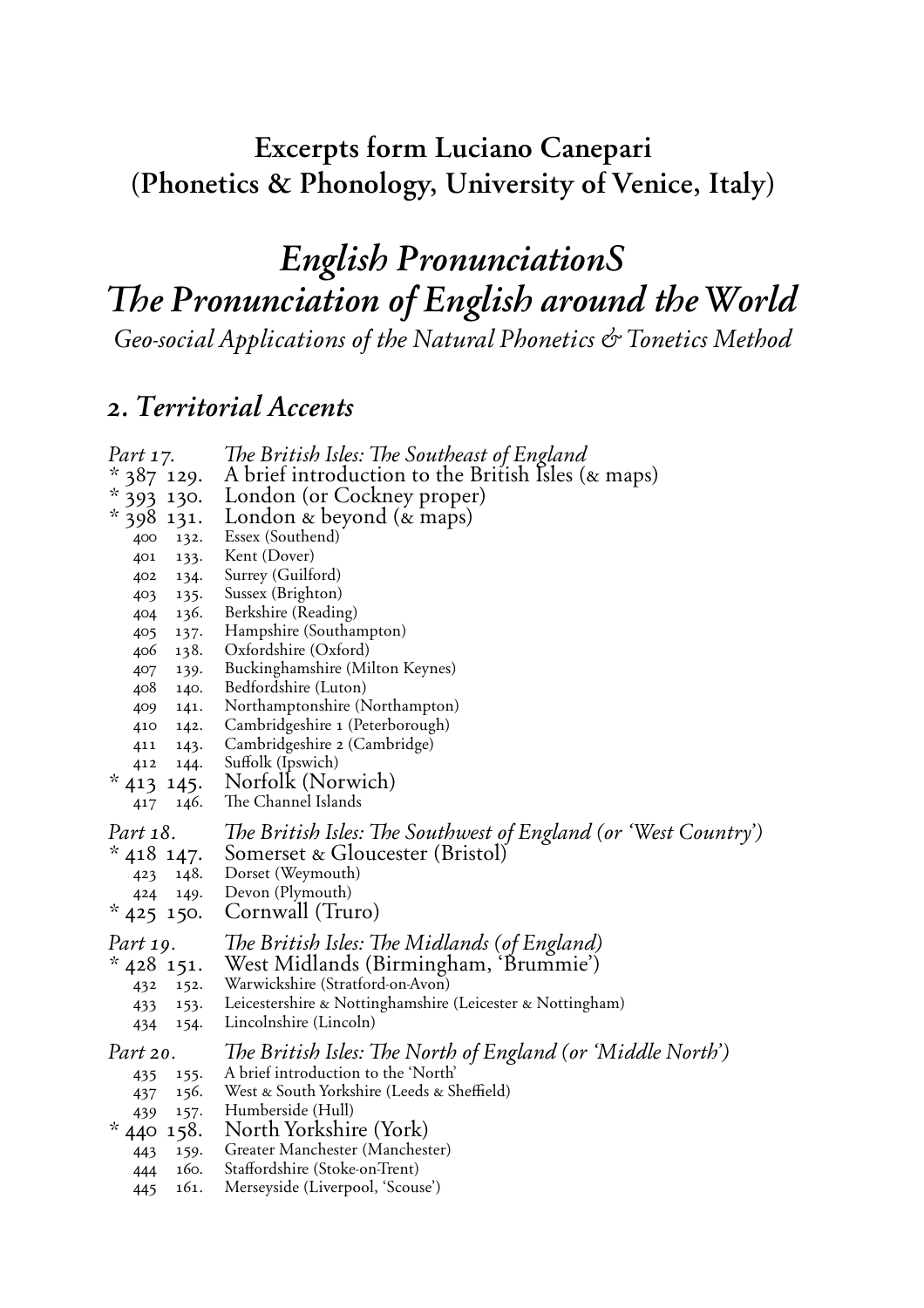448 162. Lancashire (Blackpool) 449 163. Cumbria (Carlisle)<br>451 164. Isle of Man (in the Isle of Man (in the Irish Sea)

Part 21. <sup>The British Isles: The Northeast of England (or 'Far North')</sup>

- \* 452 165. Tyne & Wear (Newcastle, 'Geordie')
	- 455 166. Northumberland (Alnwick)
	- 456 167. Durham (Durham)<br>457 168. Cleveland (Middles
	- Cleveland (Middlesbrough)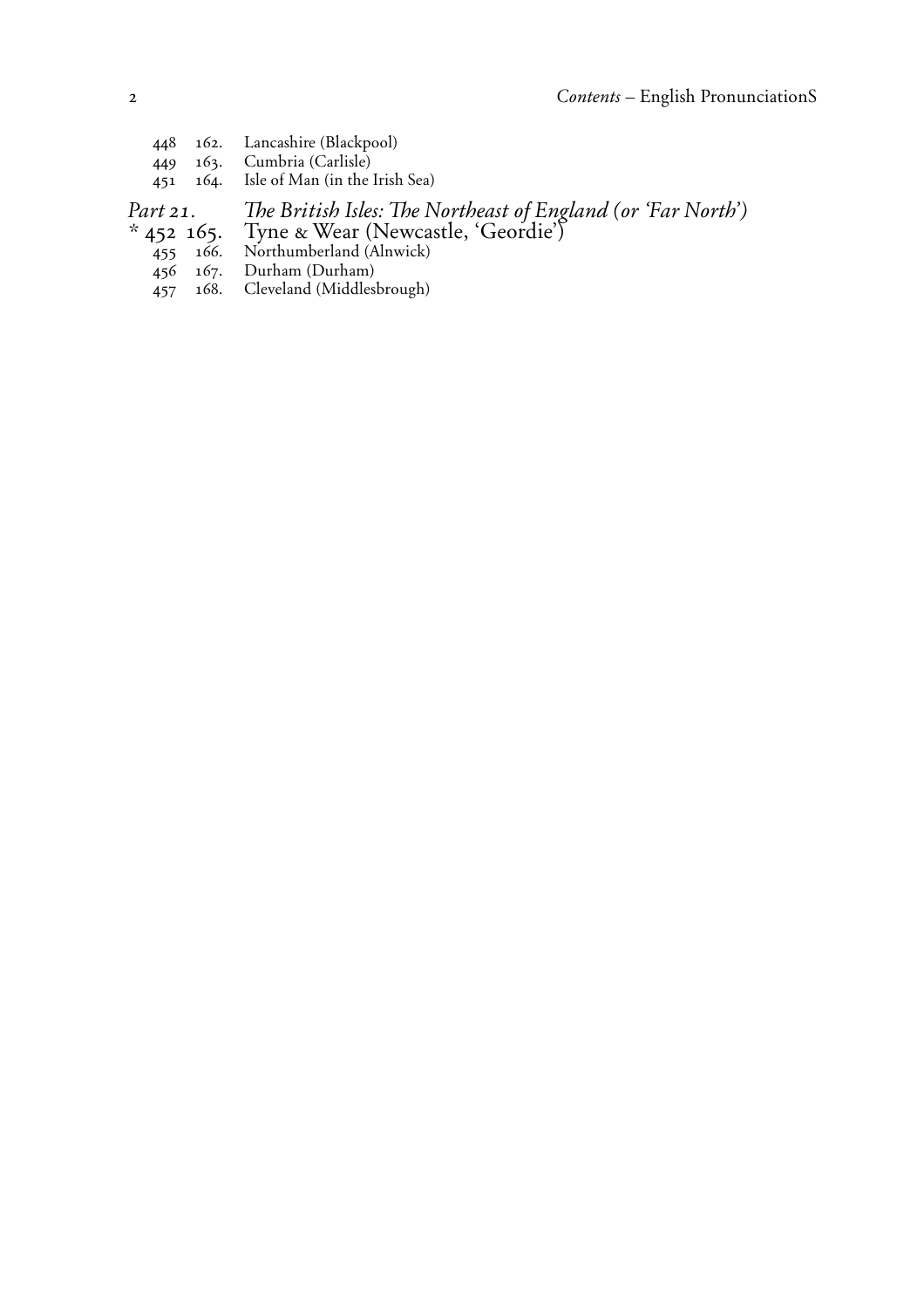# **129. A brief introduction to the British Isles**

{*©* Luciano Canepari, 2010, Venice University, Italy}

129.1. The *British Isles* (of fig 129.1-3) are a group of islands made up of *Great Britain*, *Ireland*, and the smaller islands around them, such as the *Channel Islands* and the *Isle of Man*.

Our maps in fig 129.1-3 show progressively greater details in the *pronunciation* subdivision of the British Isles.

129.2. The isle of *Ireland* is politically divided into the *Republic of Ireland* (or *Eire*, *Éire*, in Irish Gaelic) and *Northern Ireland* (or *Ulster*).

Thus, the *United Kingdom* (or *UK*) is made up of *Northern Ireland* (or *Ulster*, again) and *Great Britain˘* In turn, *Great Britain* includes *England*, *Scotland*, and *Wales*.

129.3. In fig 129.1 we can see the five essential components: *England*, *Wales*, *Scotland*, *Ulster*, and *Eire /'E*<sub>DI</sub>.

In  $\mu$  129.2 the main internal subdivisions are introduced; while  $\mu$  129.3 shows the actual accents we will describe in the following parts (17-22) and chapters (130- 177), adding the principal cities, to make it easier to understand the subdivisions.

129.4. The maps in  $\frac{1}{2}q$  129.4-5 are a magnification of England proper, while that in fig 131.1 only shows the Southeast of England, where the 'new' mediatic pronunciation is to be found, in general (except, for the time being, in Norwich and Norfolk, in the easternmost region of England, ie northern East Anglia), though with some local differences, as we will see in  $\Phi$  132-146 (for the whole of this Part 17). The map in  $\frac{1}{2}$  129.5 shows the linguistic borders and also the counties (dotted lines).

129.5. Of course, the differences we are going to illustrate are rather a matter of individual preferences than of exclusive usages.

But, on the whole, they are reliable and documented, even statistically, though not to the point of providing maniacal and phonanistic percentages (perhaps even together with phonetic and symbolic crude approximations).

Let us notice carefully, that unless stated differently, ie by showing */o*: $\mu$  in some of the vocograms, for the British Isles, we mean that there is a full merger of it with **/ø:≤/.**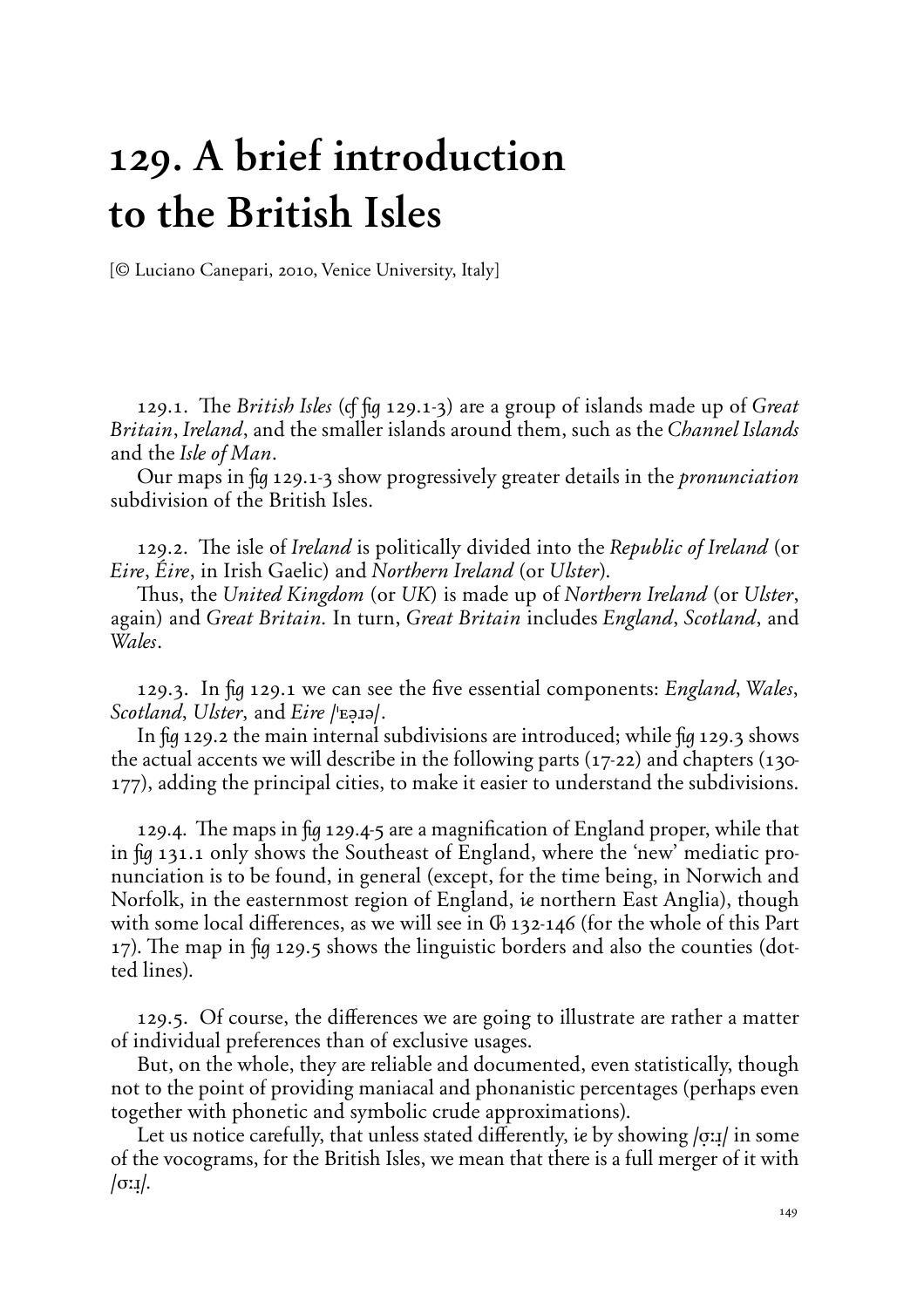

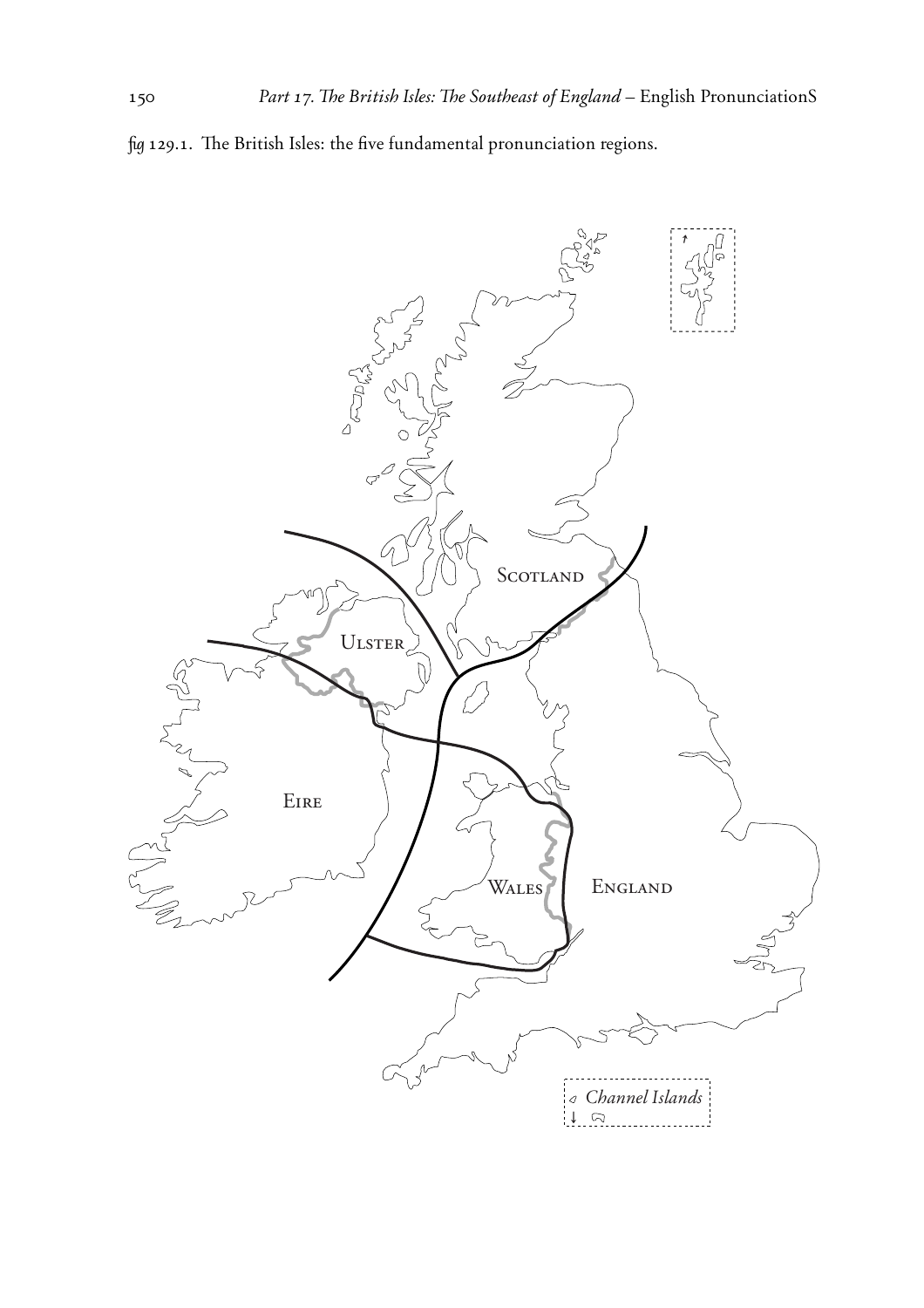

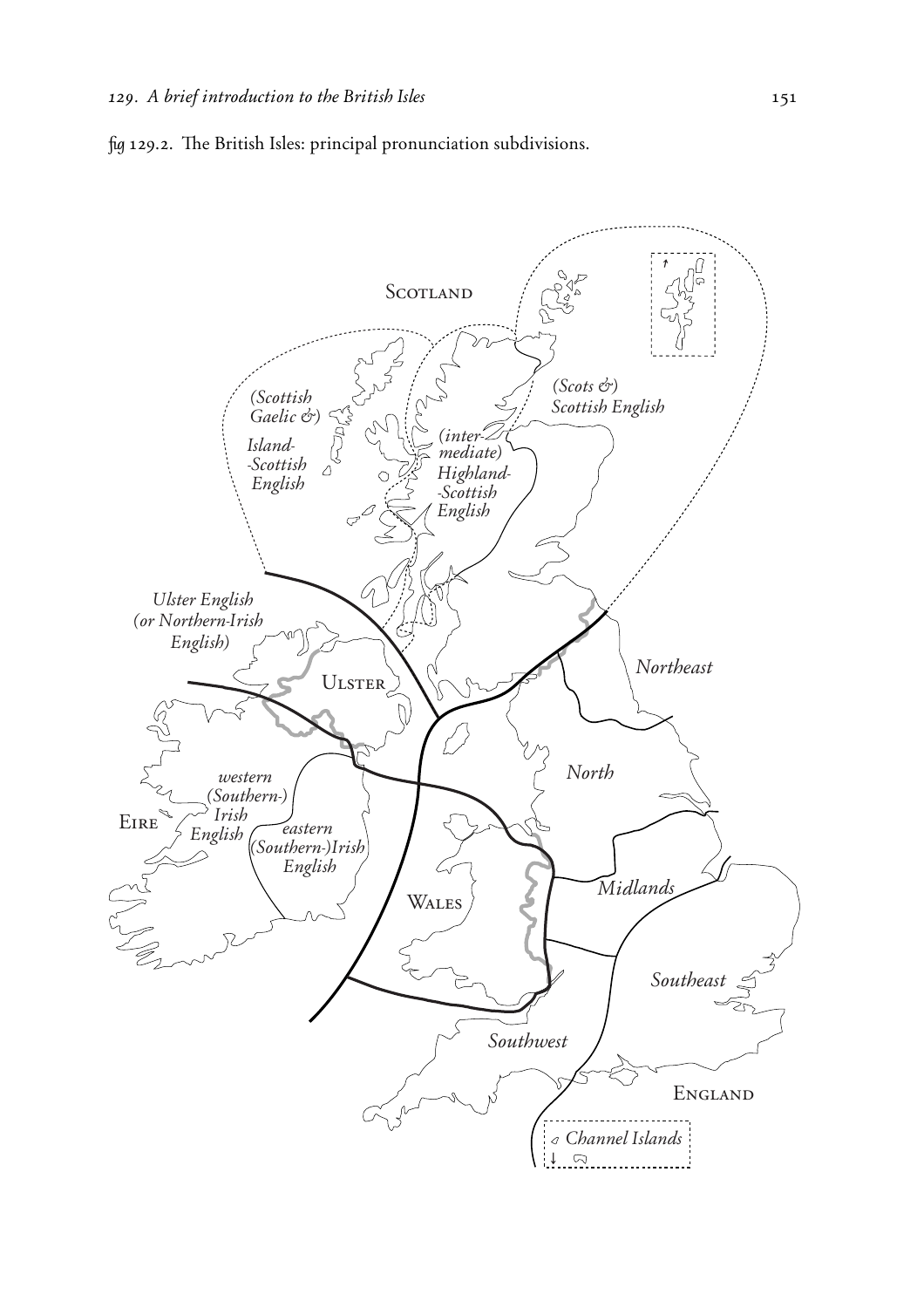fig 129.3. The British Isles: complete accent areas.

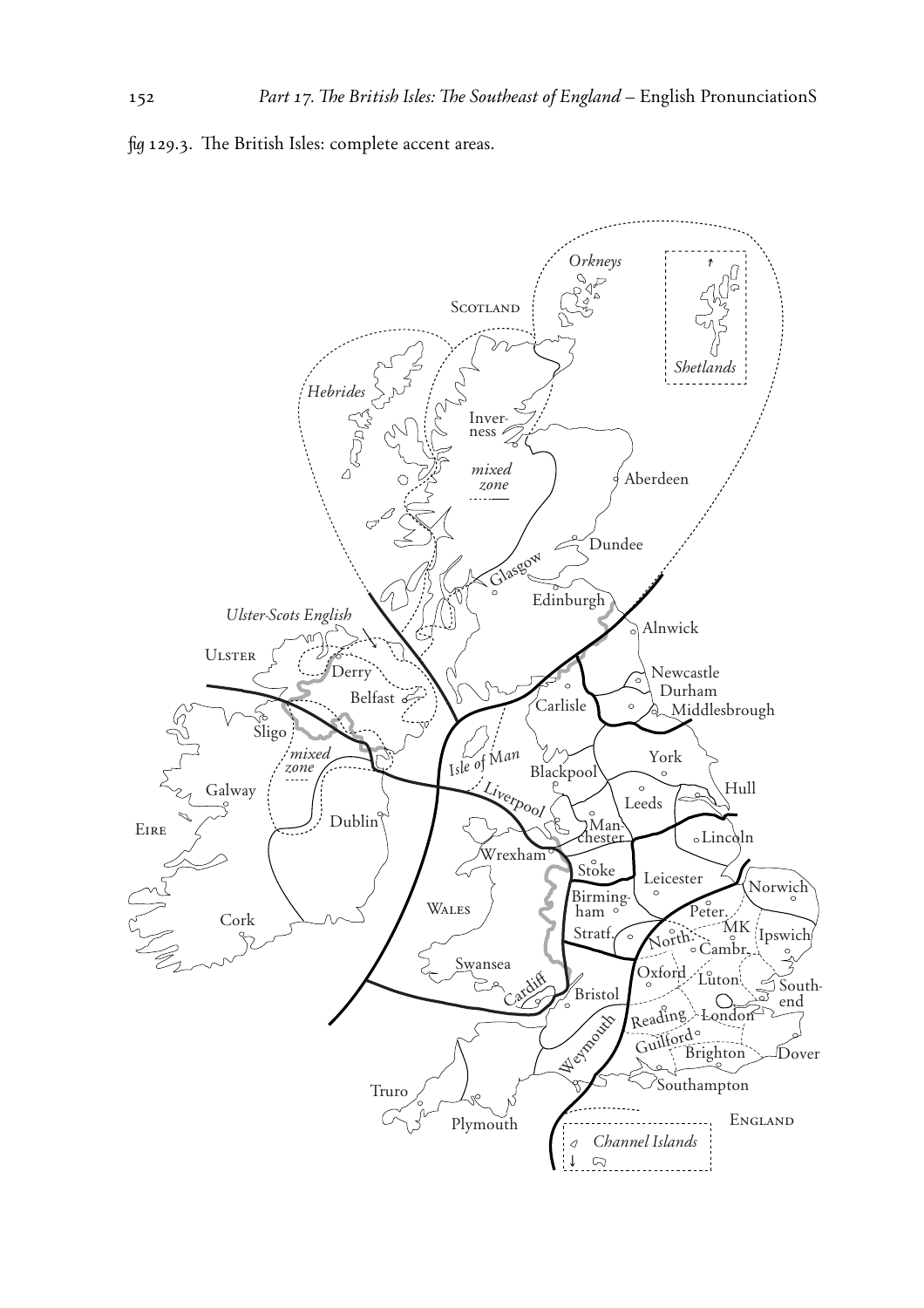

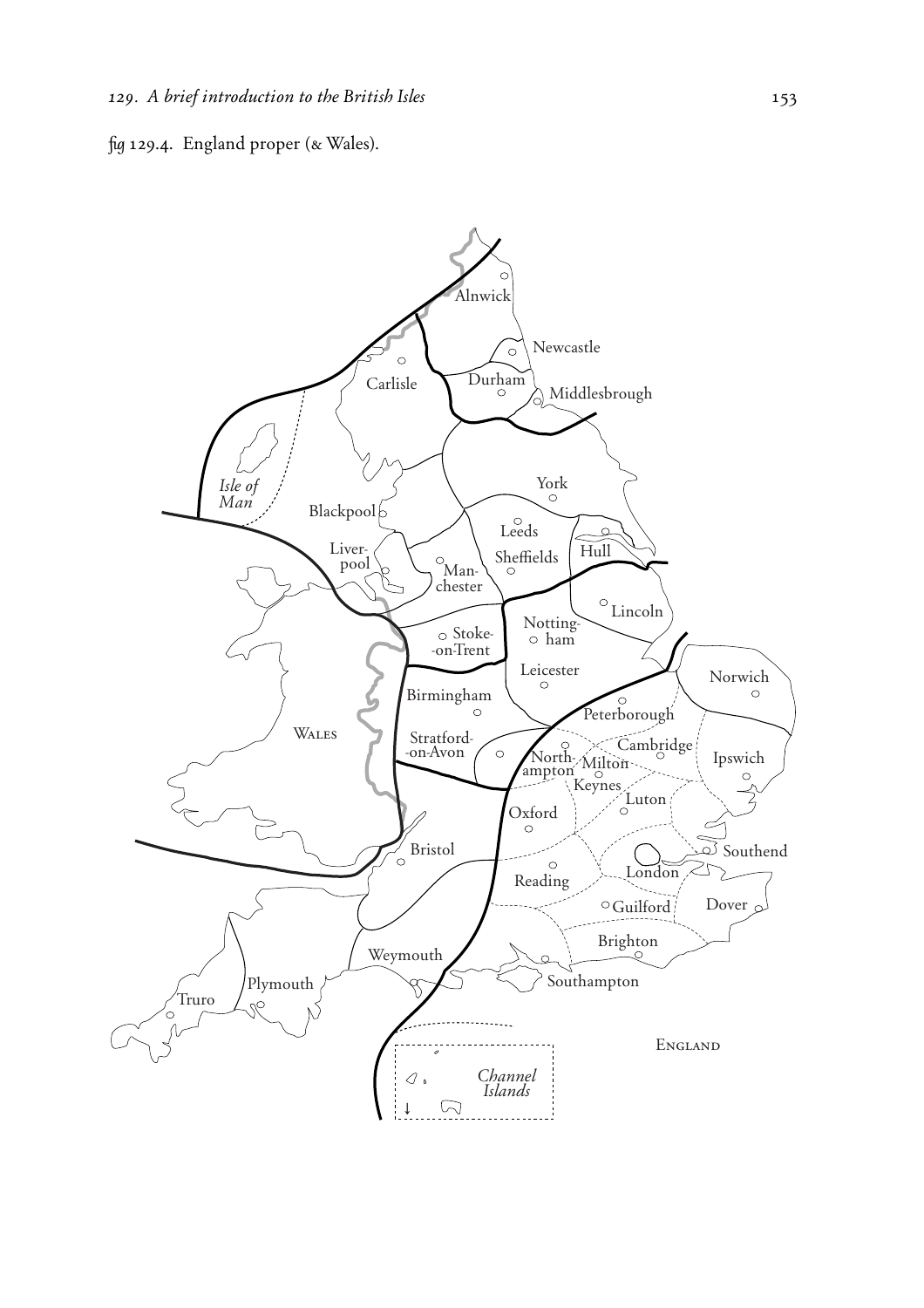fig 129.5. England: accent borders and counties.

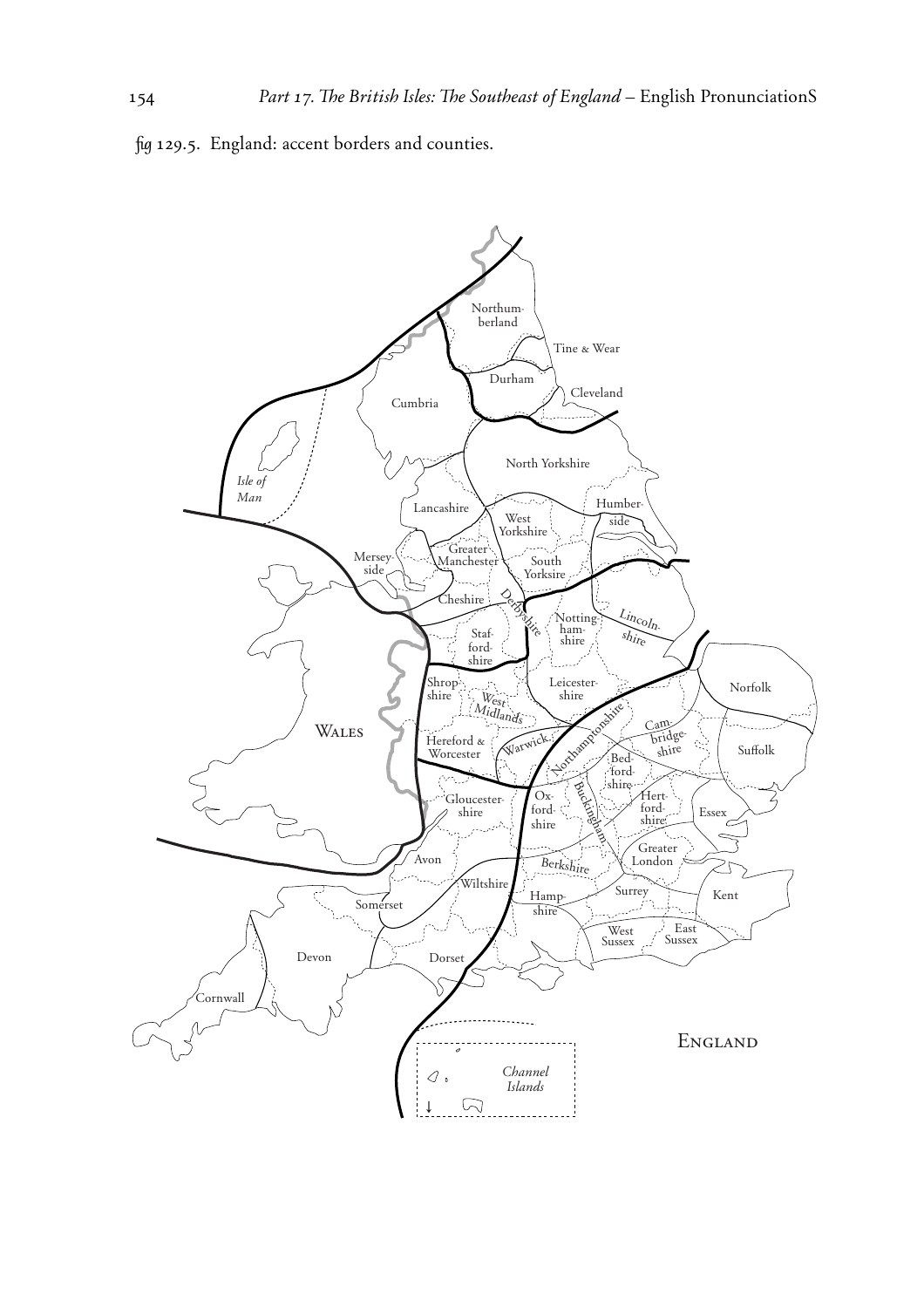## **130. London (or Cockney proper)**

{*©* Luciano Canepari, 2010, Venice University, Italy}

130.1. Let us start with London and Cockney proper. Most typically, it is the speech of the working-class of *the East End* of London, which includes the harbor.

The main vocalic characteristics reside in its diphthongs, which we present in the second vocogram of fig 130.1, while in the third vocogram we add both the *less* broad variants (**», seven**) and the *broadest* ones (**\*,** two {with grey edges}).

Frequently, speakers can fluctuate between these three types: /ii/ [əɪ, ɨi<sup>o</sup>], /Et/ [A $\sigma$ , at<sup>o</sup>], /a $\sigma$ / [ $\sigma$  $\sigma$ ,  $\alpha \sigma$ <sup>o</sup>], /a $\sigma$ / [ $\epsilon$ x,  $\alpha x$ <sup>\*</sup>,  $\alpha x$ <sup>\*</sup>] (the last variant, which is generally 'described' as ' $[\text{ær}, \text{ar}]$ ', is the most narrow diphthong of all),  $[\text{oe} / [\text{ot}, \text{oe}^{\circ}], \text{oo} / [\text{eo}, \text{oe}^{\circ}, \text{ev}^{\ast}], \text{du}$  $[\partial \mathbf{H}, \mathbf{H}^{\circ}].$ 

Usually, the diaphoneme  $|a|$  is  $|b|$  [t]. For  $(n)e$ *ither* we generally find *[ii]*.



fig 130.1. London (Cockney accent): vowels & diphthongs (normally, its intonation corresponds to the neutral one).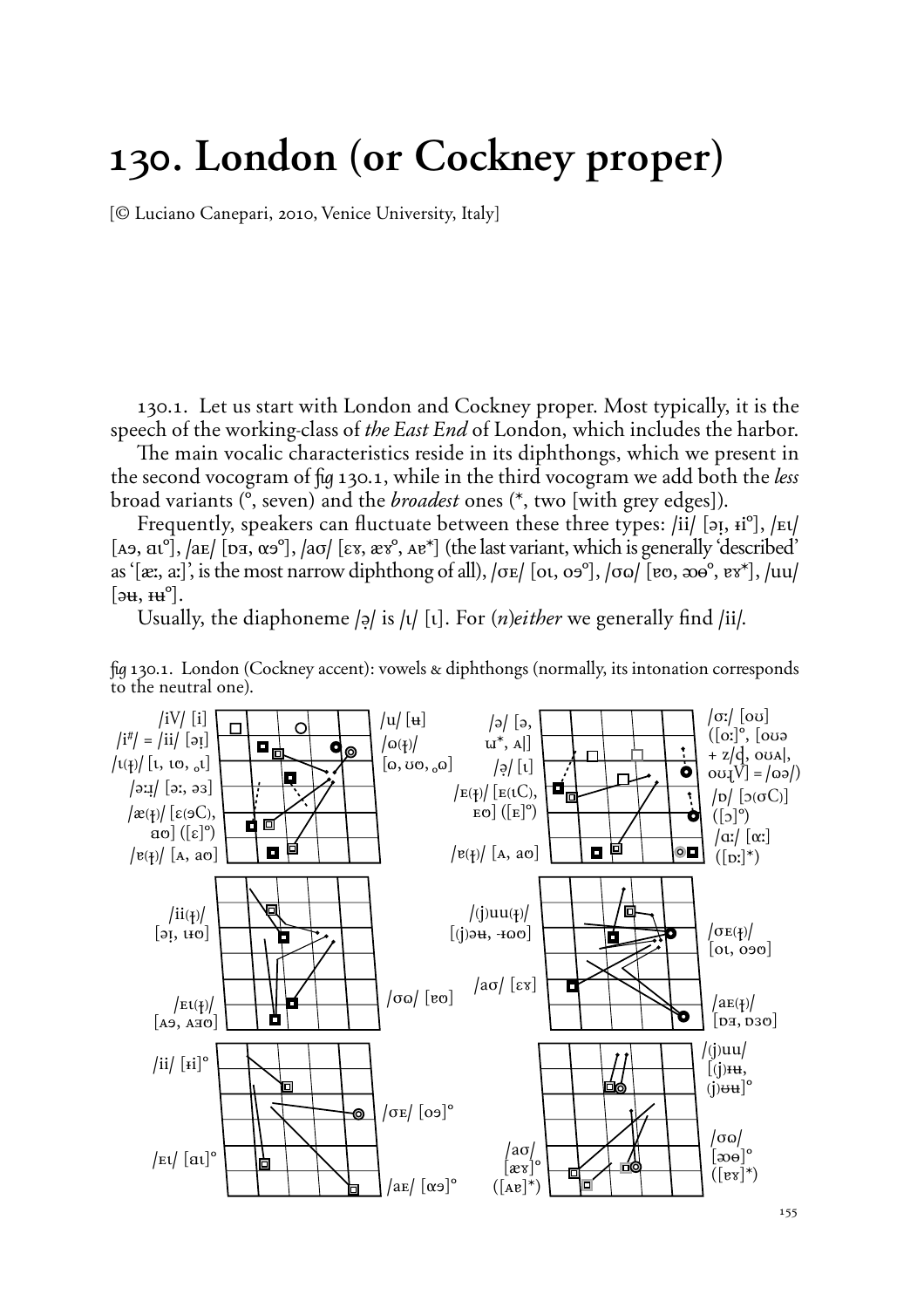

fig 130.2. London (Cockney accent): further vowels & diphthongs.

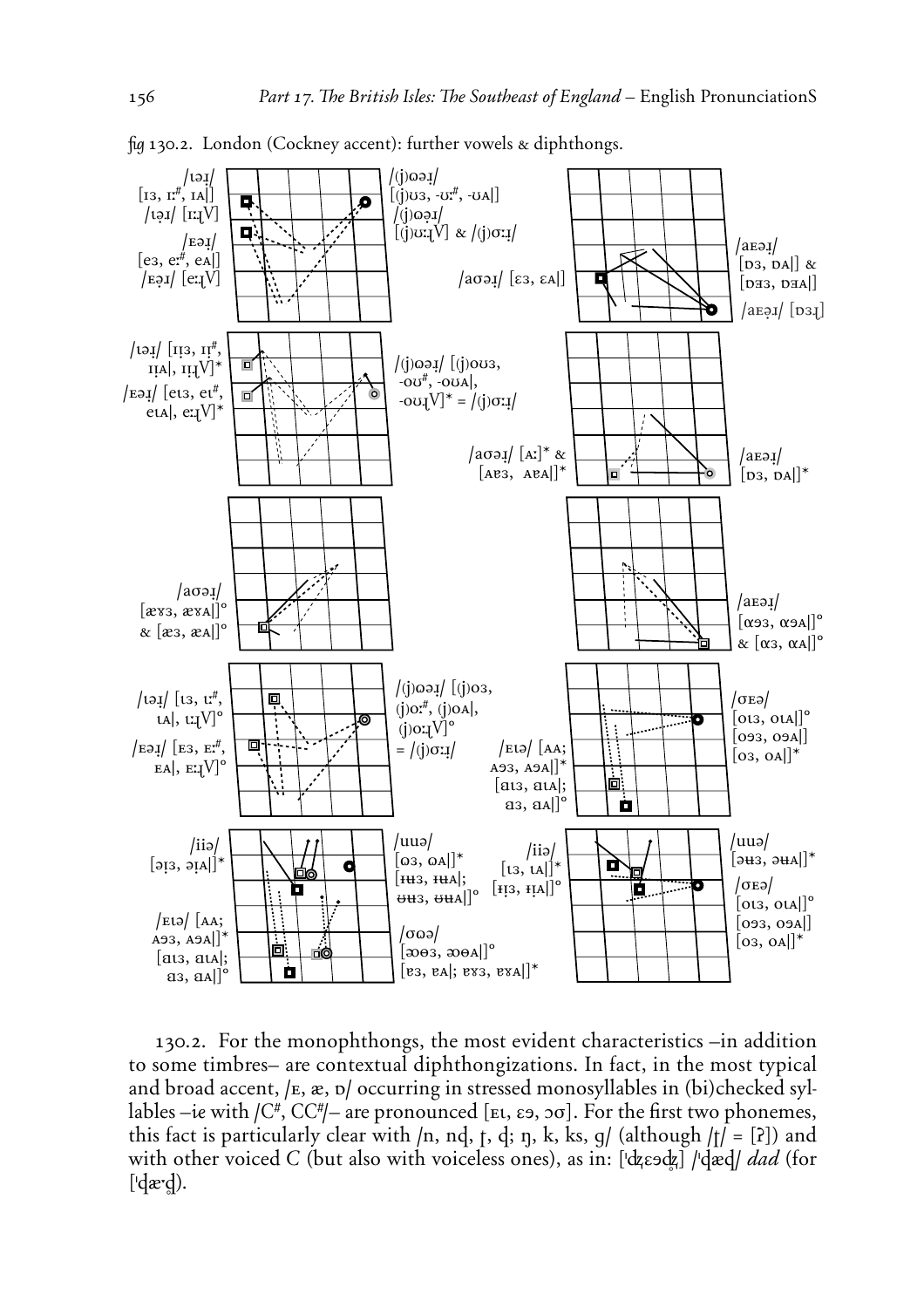Something similar happens to  $\sigma(x)$ , which most typically is  $\sigma$  (although in a less broad pronunciation it is [o:]), as in ['lo<sup>'</sup>un, 'wou?A, 'stsou]ai] /'lo:n, 'wo:ja!, 'stø:*il lawn, water, story* (for ['lø:n, 'wø'te, 'stø';*i*]). In an intermediate accent, as in the less broad one, in all positions, we always find [o:, ou], respectively. Instead, in the most typical and broadest accent, we find [ouA], when in word-final position before pauses.

130.3. However, in final position, within sentences, or with the grammemes  $\alpha$ / $z^{\#}$ ,  $d^{\#}$ , we have  $\lceil \omega_3 \rceil$ :  $\lceil \omega_3 \rceil$   $\alpha_4$  *paw*, *pore*, *pour*, *poor* (for  $\lceil \omega_5 \rceil$   $\lceil \omega_5 \rceil$ ,  $\lceil \omega_5 \rceil$ , and ['phơː, -o<sup>'</sup>e] /'poəi, -σːi/ for the last one [following the most international phonemic order]); ['pphou3z] *paws, pores, pours, poor's* (for ['phσ:z] /'pσ:z, 'pσ:1z/, and ['phσ:z, -ω'3z] /'pω*əxi, -σ*:*xz*/).

*lo:/* occurs more frequently (and the same is true of traditional and affected pronunciations) than in the neutral accent, especially for  $|p|$ : ['ouf, 'kxhlouf, 'kxhlous] **/']f, 'kl]†, 'k<]s/** *o‡˚ cloth˚ cross*. Even **/È:≤/** can be diphthongized **(È:, È;')**; and also the timbres of  $\alpha$ ,  $\beta$  are quite remarkable (for  $\beta(\alpha)$ <sup>#</sup>|, too): ['kxh $\alpha$ ;, - $\alpha$ <sup>\*</sup>; 'f $\beta$ ·va, 'f $\beta$ 3-] /ka:*s*, 'fə:*s*∂ə*s| car, further*. The vowels which are followed by nasal consonants (and often those which are preceded by nasals, too) are nasalized (as is the diphthong **/aø/, quite often independently from context). For the grammeme /tn/ we have** [in, n]; and, for -thing, [-fin?k] is frequent: ['mp̄ãn, 'sĀmfin?k, 'Enɔ̃iˌfin?k] /'maEn, 'semθιη, 'Eniθιη/ *mine, something, anything*.

130.4. The first and second vocograms in fig 130.2 show the realizations of /ia<sub>J</sub>, **t**эл; вэл; єјюэл, -эл; авэл, авэл; аоэл, аоэл/ (often /(j)o-/ becomes /(j)oː-/); instead, the third and fourth vocograms show the broadest variants, whereas the fifth to seventh vocograms give the least broad variants, including monophthongal variants (in the seventh vocogram) of:  $\langle \text{I5I}, \text{I5I}, \text{I5I}, \text{I6I}, \text{I7I} \rangle$ ,  $\langle \text{I5I}, \text{I5I}, \text{I7I} \rangle$ ,  $\langle \text{I5I}, \text{I5I}, \text{I7I} \rangle$ ,  $\langle \text{I5I}, \text{I5I}, \text{I7I} \rangle$ ,  $\langle \text{I5I}, \text{I5I}, \text{I7I} \rangle$  $\mathbb{E}[\mathbf{V}]^{\circ},$   $|\varphi\rangle$ ,  $|\varphi\rangle$ ,  $|\varphi\rangle$ ,  $|\varphi\rangle$ ,  $|\varphi\rangle$ ,  $|\varphi\rangle$ ,  $|\varphi\rangle$ ,  $|\varphi\rangle$ ,  $|\varphi\rangle$ ,  $|\varphi\rangle$ ,  $|\varphi\rangle$ ,  $|\varphi\rangle$ ,  $|\varphi\rangle$ ,  $|\varphi\rangle$ ,  $|\varphi\rangle$ ,  $|\varphi\rangle$ ,  $|\varphi\rangle$ ,  $|\varphi\rangle$ ,  $|\varphi\rangle$ ,  $|\varphi\rangle$ ,  $|\varphi\rangle$ ,  $|\varphi\rangle$ ,  $|\varphi$ 

In addition, the last three vocograms (eighth to tenth) show the beginning of the following triphthongs, including their diphthongal variants (but we do not show on the vocograms their final elements, [-3, -A]], because it would be very difficult to draw them clearly enough, without avoiding disturbing overlapping of lines): /Etəi, -əi/ [AA; A93, A9A]]\* [at3, atA]; a3, aA]]°, / $\sigma$  asi, -əi/ [e3, eA]; ex3, exA]]\* [**2003**, **2004**]]<sup>°</sup>, *|***OE21**,  $\cdot$ 21*|* [03, 0A]]\* [093, 09A]] [013, 01A]]<sup>°</sup>, *|*ii21,  $\cdot$ 21*|* [13, 1A]; 213,  $\Phi[A][*$  [**i**is, **ii**A]<sup> $\Phi$ </sup>, /uu $\Phi$ ,  $\Phi$ <sub>1</sub>/ [ $\Phi$ 3,  $\Phi$ A];  $\Phi$ **+3**,  $\Phi$ **+4**]<sup> $\Phi$ ,  $\Phi$   $\Phi$   $\Phi$   $\Phi$   $\Phi$   $\Phi$ </sup>

˙ 130.3. London (Cockney accent): typical neutralizations before **/§/**.

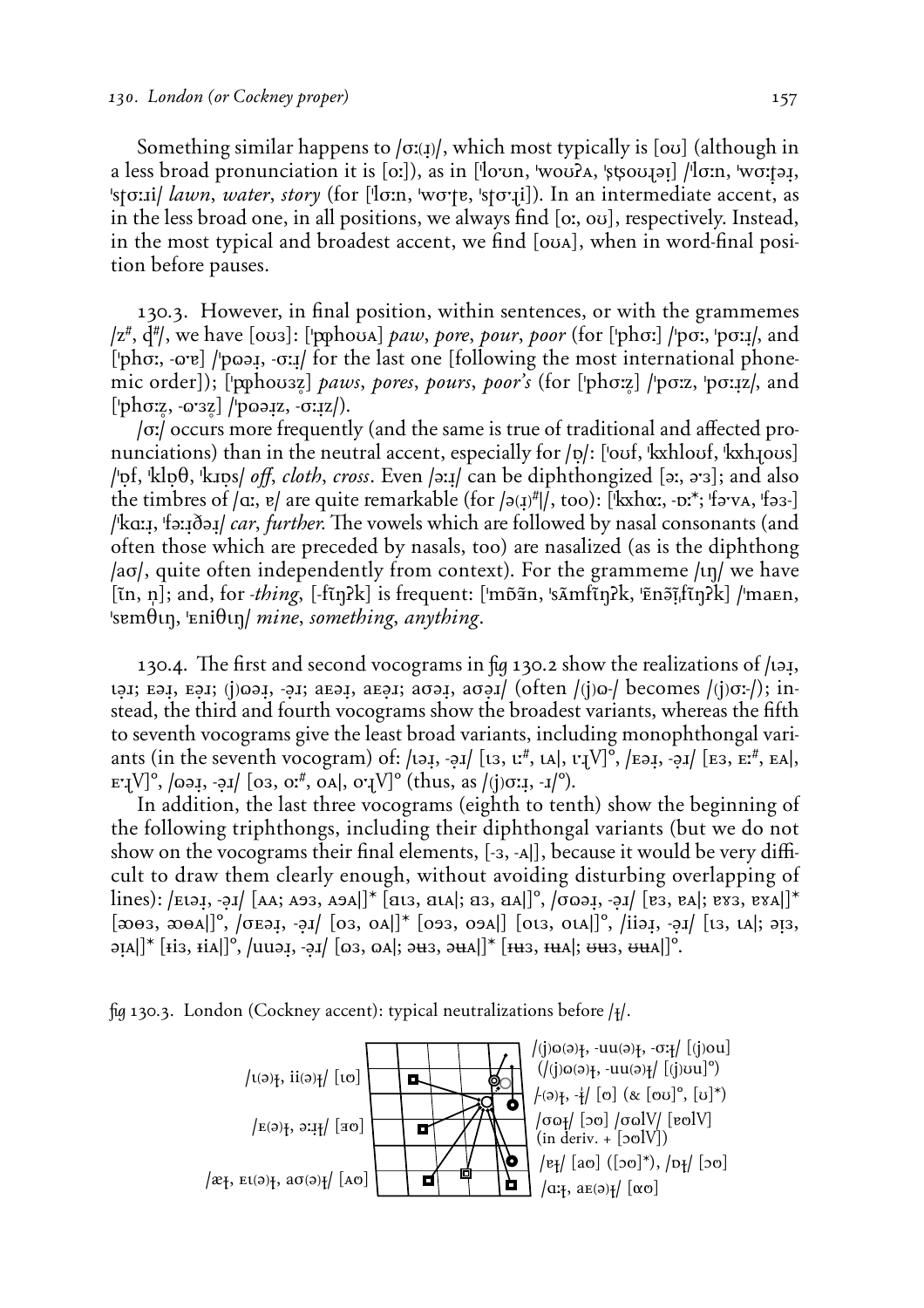130.5. We will now consider, in the vocogram of fig 130.3, the many (and typical) neutralizations of  $|V(V)| + |H|$ , which is vocalized into [o] (in broader pronunciations, we find [v]; while, in less broad ones, we can have [ov]):  $\mu_1$ ,  $\mu_2$ ,  $i\mu_3$ ,  $i\mu_4$ [10],  $E_{1}$ ,  $E_{2}$ ,  $E_{3}$ ,  $E_{4}$  [30],  $E_{4}$ ,  $E_{4}$ ,  $E_{5}$ ,  $E_{6}$ ,  $E_{7}$  [A0],  $E_{7}$  [ao,  $E_{8}$ <sup>\*</sup>] (in the broadest accent, the diphthong may coincide with  $\alpha$  /ool V [vel V], when it is lexeme-internal),  $\alpha$ <sub>7</sub>, aE<sub>7</sub>, aE<sub>7</sub>/ [ $\alpha$ <sup>o</sup>],  $\beta$ <sub>7</sub>,  $\sigma$  $\alpha$ <sub>*[*</sub>] [ $\sigma$ ] (in derivatives of  $\sigma$  $\alpha$ <sub>*f*</sub> $\alpha$  we find [ $\sigma$ olV], instead of [volV], exactly as in mediatic pronunciation),  $(i)\omega_{1}$ ,  $\omega_{2}$ ,  $\cdot \omega_{3}$ ,  $\cdot \omega_{4}$ ,  $\cdot \omega_{5}$ ,  $\cdot \sigma_{5}$  [(i)ou] (for /(j) $\alpha$ <sub>}</sub>, - $\alpha$  $\alpha$ <sub>}</sub>, - $\alpha$ u $\alpha$ <sub>}</sub>, - $\alpha$ uu $\alpha$ <sub>}</sub>/, we also find a less broad realization, [(j) $\alpha$ u]<sup>o</sup>).

For / $\sigma$ E<sub>7</sub>,  $\sigma$ E<sub>7</sub>/, we have [090] (even in less broad accents); for /- $\sigma$ <sub>7</sub>, - $\frac{1}{2}$ , - $\frac{1}{2}$ / we have [o] (and  $[u]^*, [\infty]$ <sup>o</sup>); *-el*, *-al* and *'ll*, after vowels, can be slightly lengthened  $[\infty, \infty]$ <sup>o</sup>] (and the same is true of  $\left(-\frac{1}{2}, \frac{1}{2}\right)$ ). For  $\left(-\frac{1}{2}, \frac{1}{2}\right)$ ,  $\left(-\frac{1}{2}\right)$ , we find  $\left[\frac{1}{2}, \frac{1}{2}\right]$ , uncle Her*bert* (*'Erbert*) [ $_{A}$ q?kol'ə3bə?( $\upphi$ )].

In the first two vocograms of  $f\omega$  130.1, we have marked, in grey, also five V and five VV, which before  $\left| \frac{1}{2} \right|$  may not undergo the typical neutralization shown in the last vocogram.

130.6. As far as the *consonants* are concerned, the most typical characteristic refers to /p, t, k, tf/, which are typically preglottalized, [?C], also [?C], in all cases where in the British accent synglottalization is possible (cf  $\overline{G}$  21 &  $\overline{G}$  23), or where in mediatic British English preglottalization occurs (of  $\S$  55.12-15). Also for their phonetic realizations we find some differences. In fact, in the most typical and broadest pronunciations,  $/p$ ,  $t$ ,  $k/$  are realized as the corresponding stopstrictives:  $[p\phi, \phi, kx]$ , also 'aspirated' (in the normal contexts expected for neutral pronunciation, too): [pph, tsh, kxh] (which can give the impression of stronger 'aspiration'). However, the most typical and broad element is the substitution of  $/t$ ,  $t/$  with [2] in all the cases seen in G 20, but with further typifying contexts (ie except before a tautosyllabic stressed nucleus, or after pauses, or after /s/, ['tsh, |tsh, 'sts, sts]).

Examples: [bara] /betail butter, [wourd] /wo:tail water, [kxhorn] /kptn/cotton, ['su'n] /'sutun/ sitting, ['bɔʔm] /'bɒtəm/ bottom, ['bəsʔn] /'bəːɪtn/ Burton, ['aoʔn] /'Eitn/ Elton, [kxhlĩn?n] /klint(ə)n/ Clinton, ['li?o] /'litik/ little, ['pphor?n $\tilde{A}$ , -v?-] /'pa:... partner,  $[$ 'sE $\alpha$ pp<sub>1</sub>( $\alpha$ lə<sub>I</sub>] /'sEp(ə) $\alpha$ ətli/ separately,  $[$ 'l $\alpha$ s] /'l $\alpha$ ts/ lots.

130.7. More examples: ['pphãsn?A, -n<sup>2</sup>A, -nA, -n1A, -n?tsA] /'pEtntail painter, ['pphãsnill, -n<sup>2</sup>li, -nui, -nui, -niltyli] /'pEintet/ paint it, ['woula] /'woitei] Walter,  $[00]$  $(1)$ ,  $-21$ ,  $-11$ ,  $-251$  $]$   $|$ h $\sigma$  $|$  $\sigma$  $|$  $\sigma$  $|$  $\sigma$  $|$  $\sigma$  $|$  $\sigma$  $|$  $\sigma$  $|$  $\sigma$  $|$  $\sigma$  $|$  $\sigma$  $|$  $\sigma$  $|$  $\sigma$  $|$  $\sigma$  $|$  $\sigma$  $|$  $\sigma$  $|$  $\sigma$  $|$  $\sigma$  $|$  $\sigma$  $|$  $\sigma$  $|$  $\sigma$  $|$  $\sigma$  $|$  $\sigma$  $|$  $\sigma$  $|$  $\sigma$  $|$  $\sigma$  $|$  $\sigma$  $[4212, 4212, 4112, 41242]$  /http://bitit. [allilo bul abala] /allti bu avbetai/ a little bit of butter, ['ppho?'A?pp] /'pot 'ep/ put up, ['ppho?u?'A?pp] /'potet 'ep/ put it up.

In less broad pronunciations, an incomplete, attenuated stop is possible: [?], which is less 'invasive'; the vocoid preceding [?] can also be laryngealized, whereas [?] can become 'zero', especially before another vocoid (adding, however, the creaky phonation type),  $[V2V \rightarrow V2V \rightarrow V2V \rightarrow VV]$ : [alto bt abad].

Generally, forms such as lill ['lto] /'ltt/ and little ['lto, 'lto, 'ltou] /'lttt/ maintain some differences even if the latter is actually pronounced in this way; as a matter of fact, in addition to the creaky phonation type,  $|\frac{1}{4}|$  is often lengthened (at least in an intoneme).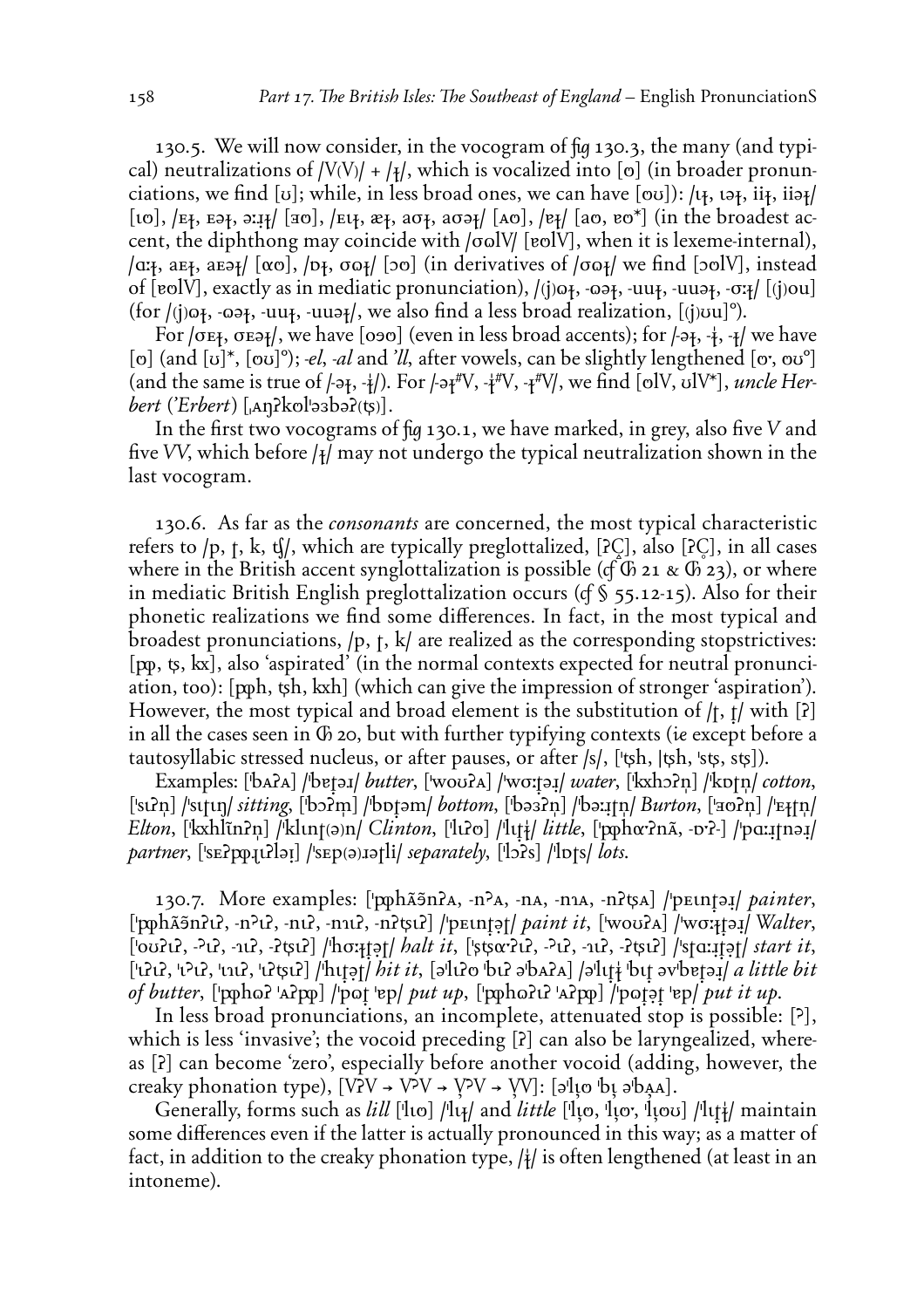130.8. Before a vocoid (even if derived from **/°/**, and even between words), also a less broad variant, **(4)**, is possible (or even **(ö«)** in 'elegant' speech, which we do not indicate). It is also possible for **(n4)** to become **(n)**; here we will report the relevant examples, without spelling, following the order in which they are given above (§ 130.6-7, including *water* and *Walter*): ['bA1A, 'wou1A, 'st15n, 'bɔ15m, 'lt10], **('***ã***h***Ä'***n4Å, -nÅ÷ '***ã***h***Ä'***n4¤ö, -n¤ö), ('woU4Å, 'oU4¤ö, 'ß«ª;4¤ö, '¤4¤ö, È'l¤4P 'b¤4 È'bÅ4Å, '***ã***h¨4 'Åö***ã***, '***ã***h¨4¤4 'Åö***ã***).**

Other consonants can become [2], especially /p, k/: ['stsx?m] /'stppun/ *stopping*,  $[$ 'fulu? 'loa?tsu?] /'fulup 'la $E$ ktut/ *Philip liked it*,  $[$ 'kxh>?nə1] /'kokni/ *Cockney*. In a previous example, we have seen that typically  $\frac{d}{d}$  becomes stopstrictive,  $\frac{d}{d}$ ; besides, commonly, */Vd/* is realized as [*V*?], when it is word-final and followed by *C* or *V*, and in the grammeme sequence  $\{dn't\}$   $\}$   $\frac{dn}{t}$ , as well:  $[\text{b}_I \text{E}_I]$   $\text{b}_I \text{A}_I$   $\text{b}_I \text{E}_I]$   $\frac{dn}{dt}$ *bread and butter*, ['qoo? 'bo'a] /'qood 'bore/ *good boy*, [px'dzu?n(?ts)] /aE'dudnt/ *I didn't*.

130.9. For **/st, st<, sc/**, broad pronunciations have **(ß«,** *Ù***˛>, Sc)**: **('ß«Å;Ù) /'st™¤/** *stay*, ['stron] /'strong, ['kxwhE(t(an, -t(n] /'kwest(a)n/ *question*. In broad pronunciations,  $\ket{\theta}$ ,  $\delta$  become  $\ket{f}$ ,  $v$ ; however, there are many intermediate nuances, including the realizations of normal pronunciation:  $[f, v; \theta, \delta, \theta, \delta, \theta, \delta]$ .

More often, **/+∑/** can be realized as **(***`***,** *fl***, d, D)**: **(¤s'E∆s ¤z'mÕ***3***n,** *fl***¤s-, d¤s-, D¤s-) /∑¤s'haøs ¤z'ma™n/** *this house is mine*. As we have seen, the typical realization of **/h/** is **(***`***)**, which is a stigmatized pronunciation, and therefore can lead many speakers to hypercorrecting:  $[\text{har}(\mathfrak{g})]$  /'iit/ *eat*.

For /nj, tj, dj/, the typical Cockney pronunciation has no /j/, but, in less broad pronunciations, mediatic-like types are also possible: ['nə·u, 'n+·u, 'n+·u, 'nu-u] /ˈnjuu/ *new*, [ˈtʂhɔ̃ˈũn, ˈtʂhr̃·ũn, ˈtʂhr̃·ũn, ˈtʂhʊ̃·ũn, ˈtʃhr̃·ũn, ˈtʃhʊ̃·ũn] /ˈtjuun/ *tune*, **('***D***È%ö***ê***, '***D***¢%ö***ê***, '***D***¢%ök, '***Á***Ï%ök, 'G¢%ök, 'GÏ%ök) /'dˆuuk/** *duke*.

130.10. The attenuation of triphthong is extremely frequent, even between words, also for */VV<sup>#</sup><sub>α</sub>ν/*: ['fɒ<sup>\*</sup>A, 'fα<sup>\*</sup>A; pιn'σξοιτ, αιη-] /'faεə<sub>+</sub>, aειn'σξοειτ*| fire, I enjoy it*. Substantially, the Cockney intonation patterns correspond to the neutral ones.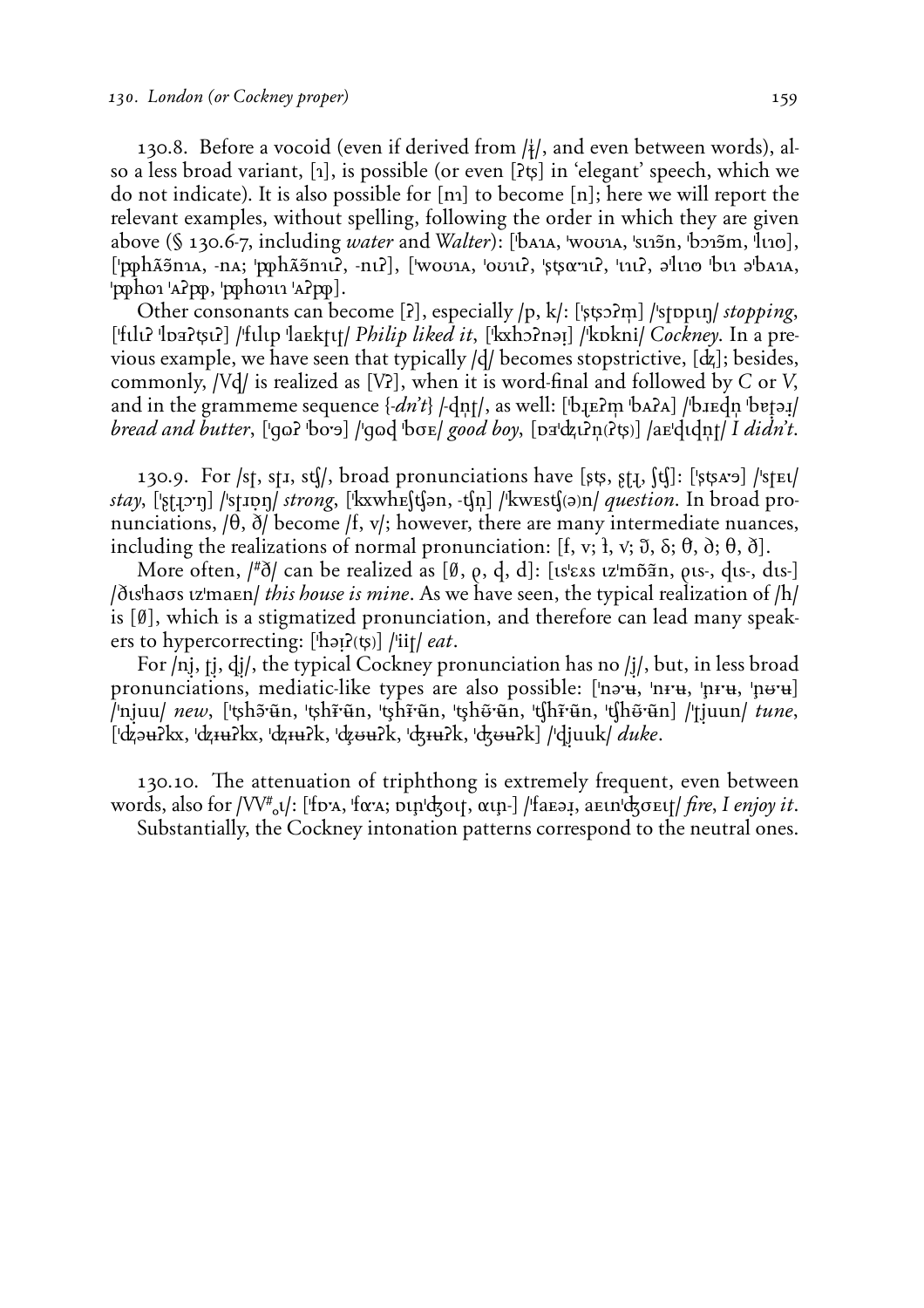#### 131. London & beyond (& maps)

{*©* Luciano Canepari, 2010, Venice University, Italy}

131.1. The compromise between actual Cockney pronunciation and British neutral pronunciation is the in-between form that we call *Mediatic British* pronunciation, which journalists inappropriately call 'Estuary English'. As the map in fig 131.1 shows, this accent is to be found in the whole Southeast of England (except the northeastern area, yet, which includes Norwich). Very many tv and radio speakers and journalists come from this region.

 $\beta$  131.1. The (linguistic) Southeast of England: Home Counties and beyond ( $\beta$   $\beta$  129.5).

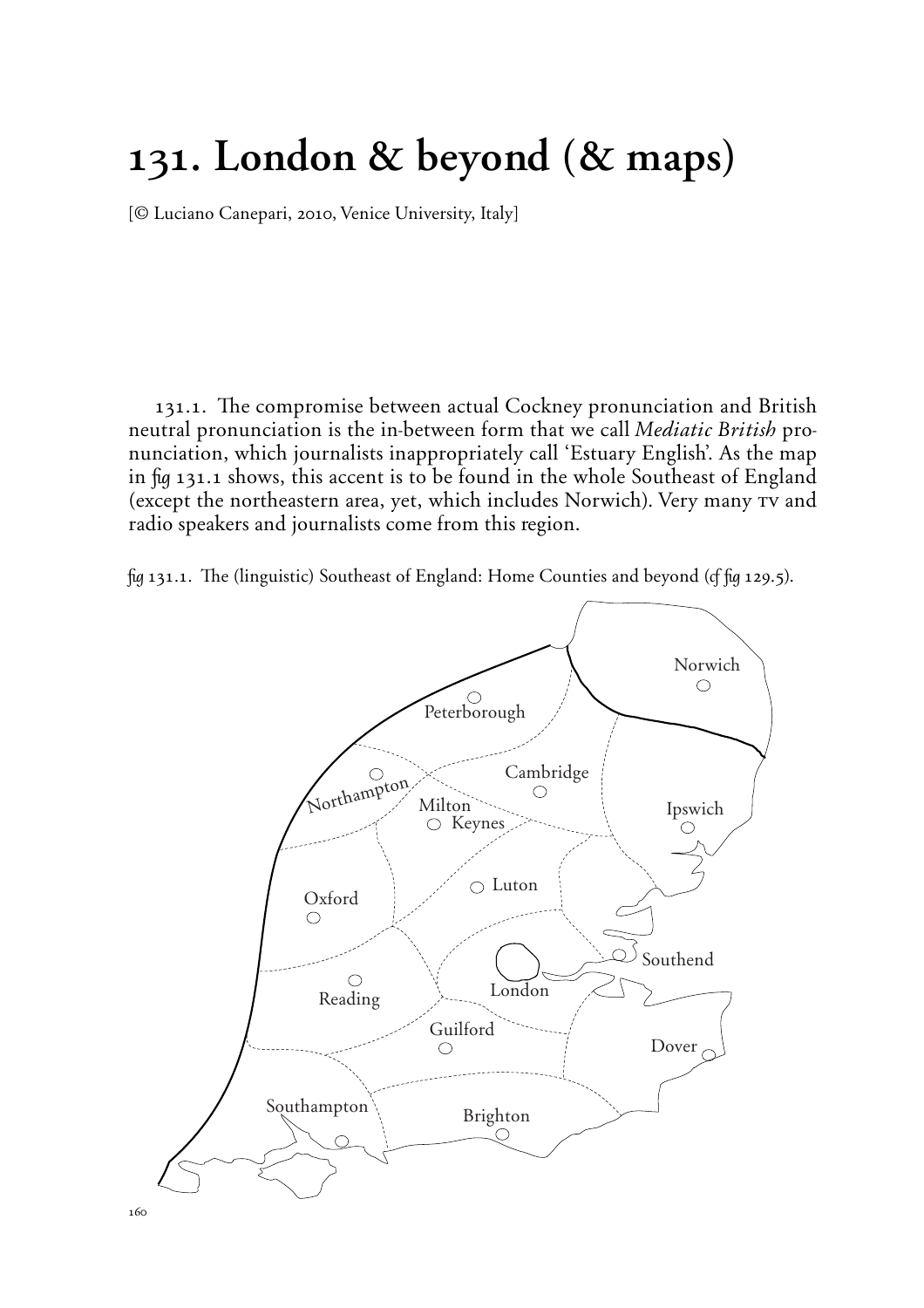fig 131.2. The Southeast of England: south and west of the thick dotted line, in rural speech, it is still possible to find  $\begin{bmatrix} \mu \end{bmatrix} / \mu$ .



131.2. We add the map of fig 131.2, where a thick dotted line shows the region where –in rural speech of the areas around Oxford, Reading, Southampton, Brighton, and Dover– we can still happen to hear the older –and original– 'unvocalized*r*', [I] /I]. To be true, this type of pronunciation corresponds to International (and, in general, North-American) usage.

131.3. We have already dealt with Mediatic British pronunciation in  $\Phi$  55. Thus, it is important to make constant reference to that chapter, and the variations indicated, when considering the present part  $(6)$  132-146). Any indications about consonants in  $\Phi$  55 are likely to apply to any accents of this part, as well. The same is true for prosodic features, such as secondary stress on *-ary*, *-ery*, *-ory*, &c. The readers are invited to take a very active part in searching for differences, even minor ones.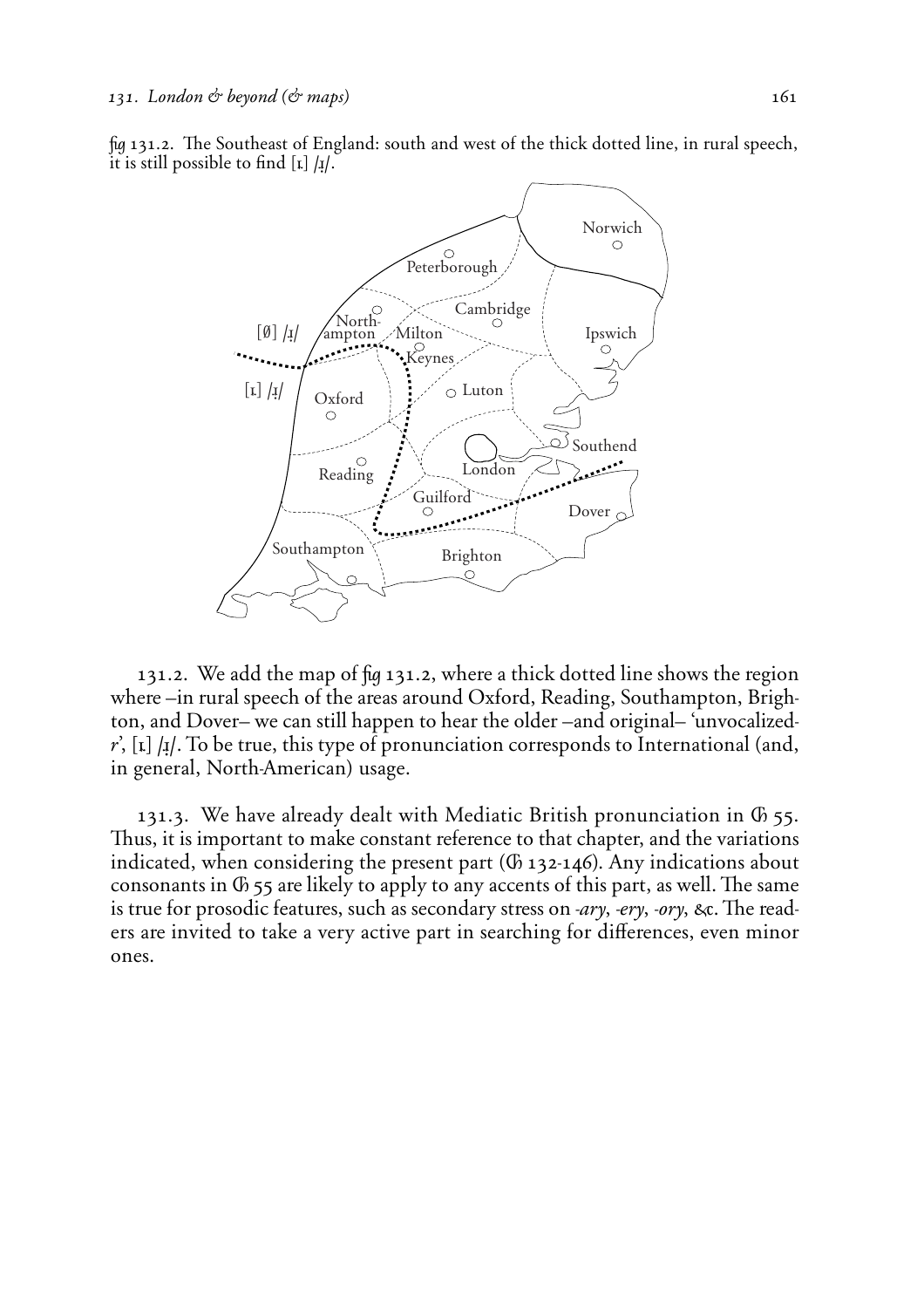## **145. Norfolk (Norwich)**

{*©* Luciano Canepari, 2010, Venice University, Italy}

145.1. The accent of Norwich (/'np.11c<del>k</del>, -t[/, in Norfolk /'no:1fək/) has the typical peculiarities shown in  $\mu$  145.1, to be compared with those in the other areas of this part and with  $G$  55 and  $f\left( q\right)$  145.2-3 (for both broader and lighter variants).

In  $\mu$  145.1, the most peculiar timbre is that of  $\alpha$  |  $\alpha$ ,  $\alpha$  | (in the first vocogram, and even  $\lceil \tan \rceil$ , in the first vocogram of  $\lceil \ln 145.2 \rceil$ :  $\lceil \text{k} \ln 2 \rceil$   $\lceil \text{k} \ln 1 \rceil$  *car*,  $\left[$ 'laest,  $\downarrow$ -AAst $\right]$  /'læst/ *last*.

Further peculiarities of this accent are: the timbres of  $\left[\right]$ ,  $\left[\phi\right]$ ,  $\left[\phi\right]$  (again in ˙ 145.1-2), as in **('hOt, ≠-***¬***t, ≠≠-At) /'hØt/** *hot*; more and more often, **/]/** becomes **/Ø/**, rather than **/ø:/**, as before.



 $\frac{1}{2}$  145.1. Norwich: vowels, diphthongs  $\alpha$  intonation.

In addition, there is the tendency to generalize [a] in unstressed syllables, not only for (a, a): ['hA⊌zaz] /'haσzaz/ *houses*, ['wontad] /'wontad/ *wanted*, but also for /ι/, as in  $\lceil \frac{1}{2} \ln \lceil \frac{1}{2} \cdot \frac{1}{2} \cdot \frac{1}{2} \cdot \frac{1}{2} \cdot \frac{1}{2} \cdot \frac{1}{2} \cdot \frac{1}{2} \cdot \frac{1}{2} \cdot \frac{1}{2} \cdot \frac{1}{2} \cdot \frac{1}{2} \cdot \frac{1}{2} \cdot \frac{1}{2} \cdot \frac{1}{2} \cdot \frac{1}{2} \cdot \frac{1}{2} \cdot \frac{1}{2} \cdot \frac{1}{2} \cdot \frac{1}{2} \cdot \frac{1}{2} \cdot \frac{1}{2} \cdot \frac{1}{2} \cdot \$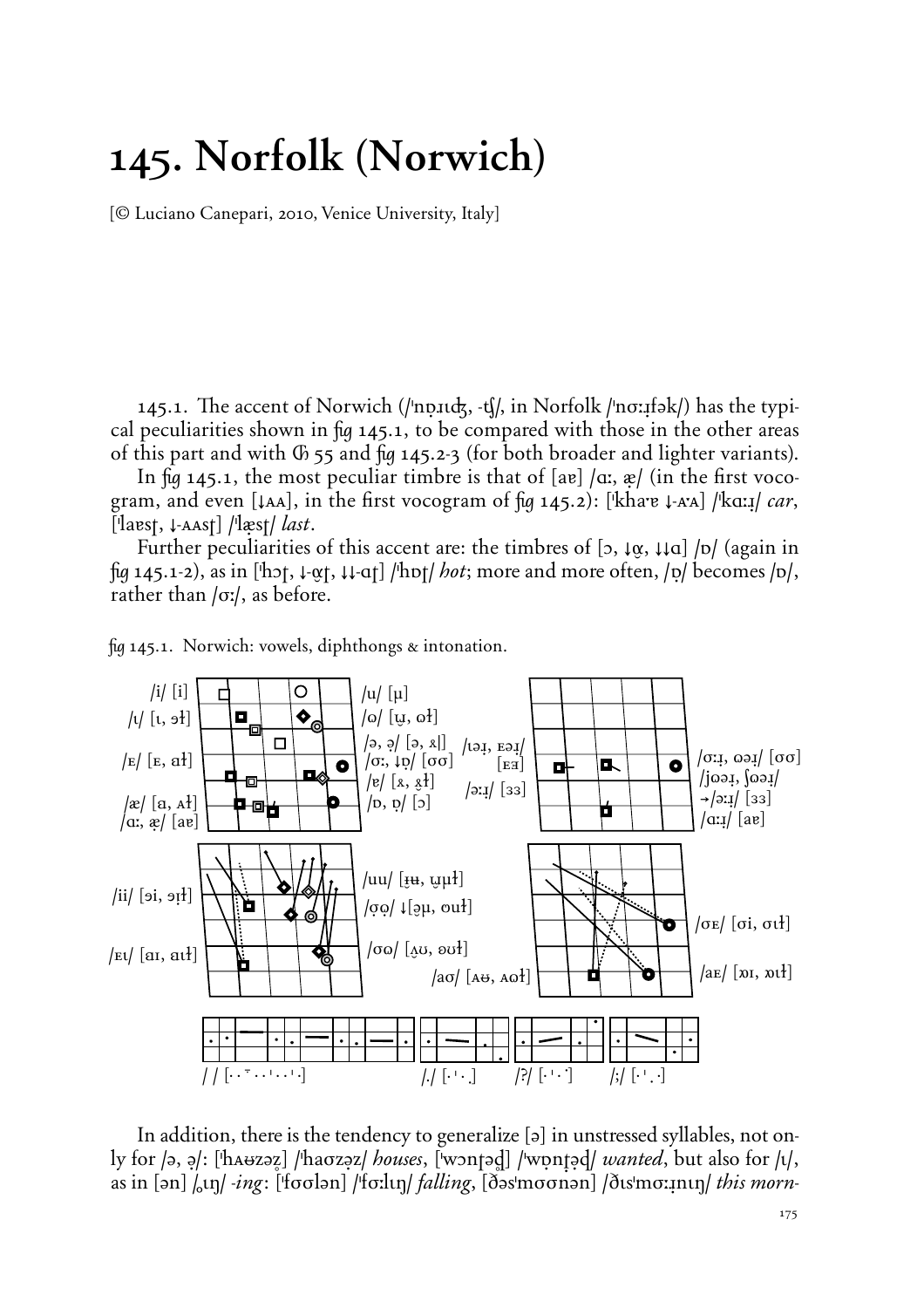*ing*, [ˈthɛləm] /ˈtɛlɪm/ *tell him*, [ətˌɪzənðəˈkhɪtʃn, ətsən-] /ɪtɪzɪnðəˈkɪtʃ(ə)n, ɪtsɪn-/ *it is* in the kitchen. Once this happened even to /i/, which now has regular [i] (except in some broad rural accents). However, we do have final unstressed  $| \sigma \omega | \rightarrow | \rightarrow |$ .

Then, we find the possible typical merger of  $[3]$  /ta,  $[3]$  (but with many unmerged variants, given in the second vocogram of fig 145.2): [VbET H. W-TT, 1-978,  $\uparrow$  [ $\downarrow$  ] / $\downarrow$  bear,  $\downarrow$   $\downarrow$  bear,  $\downarrow$  ex  $\downarrow$  ex  $\downarrow$  / $\downarrow$  bear.

fig 145.2. Norwich: broader or lighter variants.



145.2. All diphthongs, in fig 145.1-2, have more or less peculiar realizations and variants, and their second elements are fairly high, as can be seen in our vocograms. But the curious thing, for this accent, is that we have to introduce the diaphoneme  $| \circ \circ \circ |$  [au, out] (third vocogram of fig 145.1, often unsatisfactorily rendered as '/vu, u:/'), in words derived from Middle English /20/ (+ /00/ in Early Modern English,  $\rightarrow$  /00/ in Present-day English), such as *moan*, nose, sole, toe, different from mown, knows, soul, tow, from Middle English /ou/ (+ /oo/ in Present-day English, again), with regular  $|00\rangle$  [AU,  $|00\rangle$ ].

They are also different from *moon, news, Sue'll, two,* as well, with regular /uu/. (That is why '/vu, u:/' are not suitable, even if /uu/ should be rendered as '/ $\mu$ :/', again unsatisfactorily, because the phonemes must be kept stable, for a unique phonemic system, for the same and only language, while their realizations may vary a lot, indeed.) When needed, the appropriate diaphonemes have to be introduced, instead of positing too many partially different systems, which does not help at all, but does complicate things and ideas.

In addition, go and the adjective no may have  $|oo|$ , while know and the adverb *no* have regular  $/\sigma \omega$ .

145.3. The parallel (front) phenomenon, ie the introduction of the diaphoneme /Et/ [Eb], is no longer needed, except for some rare very old rural speakers. Its realization is among the further variants, in the third vocogram of fig 145.2. This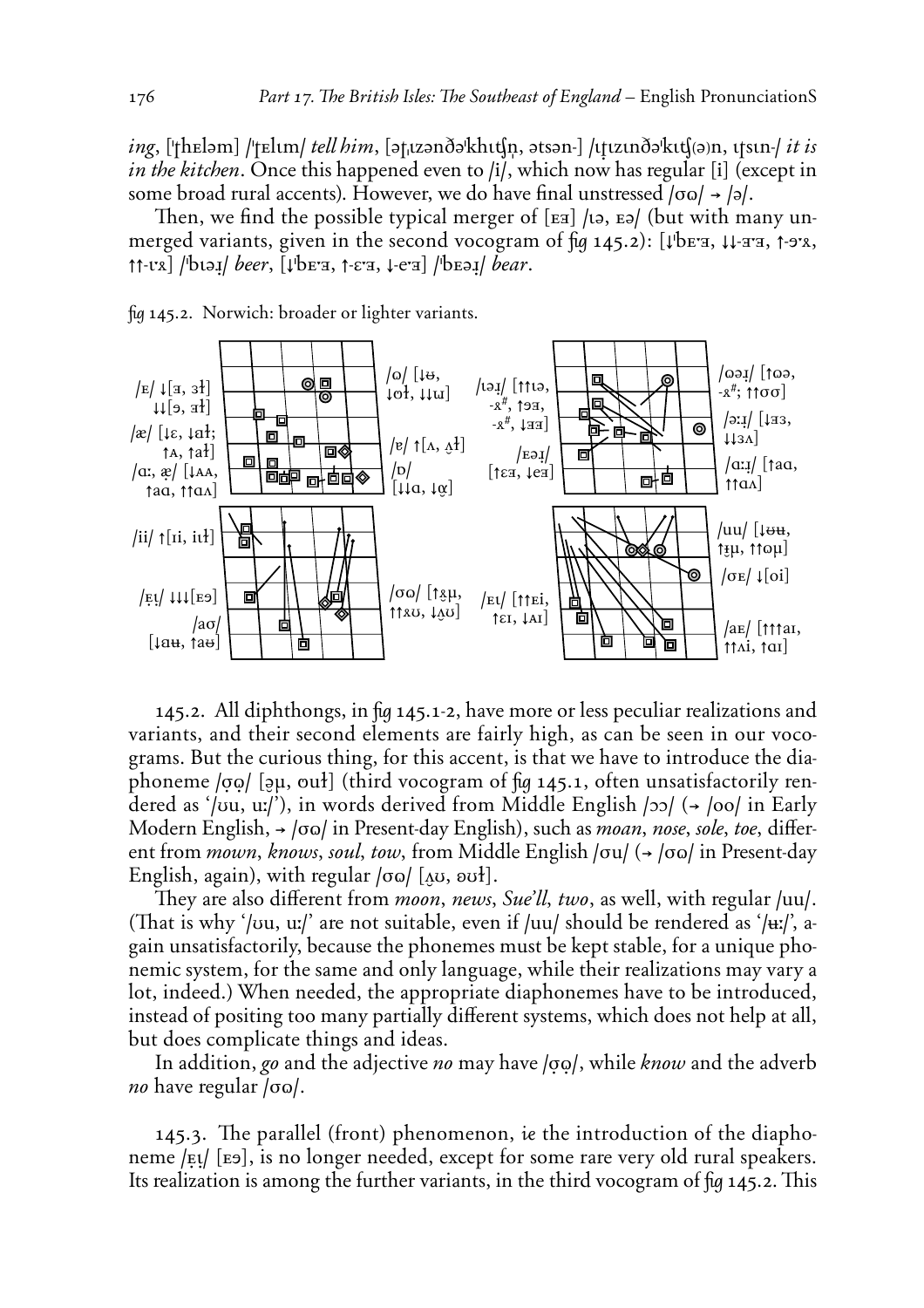was current in words such as *mane*, *daze*, from Middle English |AA/ (→ |εε| in Early Modern English, → /Et/ Present-day English), different from *main*, *days*, from Middle English /ai/ (→ Present-day English /Et/, again).

It seems quite likely that also  $\log$  will soon change into regular  $\log$ , as will happen to a number of words (again with /σω/ in the common language), which are pronounced, instead, with the  $|o|$  phoneme, in the broad accent: *boat*, *bone*, *comb*, *home*, *whole*, *froze*, *oats*, *road*. The same is true for some others, with different phonemes in common English, for instance,  $|o|$  again both in *tooth* ( $|uu|$ ) and *because* (*(*p*(*). These highly stigmatized and rural features are very rare, now.

145.4. Another very peculiar feature of this Norfolk accent is the extreme spread of *smoothing*, as shown in fig 145.3, both for broad and mild accents. The first vocogram gives the result of the eighth diphthongs (including  $\alpha$ <sup>*D*</sup>) followed by **/È/**, where the eigth phonemic triphthongs change into diphthongs. Let us see some examples: ['phla<sup>-3</sup>] /'plει*δι] player*, ['fx'3] /'faεδι*] fire*, ['thA'3] /'taσδι*] tower*,  $\left[\frac{1}{2}\ln\left(\frac{x}{3}, -\frac{y}{3}\right)\right]$  /ju $\left[\frac{1}{2}\ln\left(\frac{y}{y}\right)\right]$  *know it*,  $\left[\frac{y}{3}, -\frac{y}{3}\right]$ **/'duu¤t/** *do it*.

The second vocogram, in fig 145.3, shows a further degree of smoothing, and a number of typical possible neutralizations: ['fare] /'faεə*ː] fire*, ['thare] /'taσə*ː] tower*, ['bo'an] /'biiin/ *being*, ['pho'a, ↓-E'a] /'pioi/ *pier*, ['phla's, ↓-E'a] /'plEioi/ *player*, **('khÄ;', ≠-™;É) /'k™È≤/** *care*, **('n∏;Ön, -ø;Ön) /'nø¨¤˙/** *knowing*, **('dø;Ön, -';'n) /'duu¤˙/** *doing*, ['gσon] /'gσωιη/ (/'gσωιη/) *going*, [əm'phlσon] /ιm'plσειη/ *employing*, ['khσο, 'kh3'3] /'khjo*əs/ cure*.

fig 145.3. Norwich: typical smoothing.



145.5. As for the *consonants*, in rural areas we can find **(h) /h/**, **(l***é***l) /l***é***§/,** while in Norwich we have  $[h, \downarrow \emptyset]$  /h/,  $[IV_1]$  /l<sup> $V_1$ </sup>/; there is no trace of  $[<sub>†</sub>, \frac{1}{2}]$  or vocalization yet. However, **(∫, ÿ, Ü÷ C) /p, t, ù, k÷ c/, (ö, ±t) /t+,** *é***ù°,** *é***ù***é***/, (***–n***ö***é***)** */é***nù***é/* are widespread in the whole area, but not in sequences of two: ['phuteled] /'potit/ *put it*; and [v]  $\mu$  is spreading, as well.

But, the most peculiar Norfolk phenomenon is */juu, jo/*  $\rightarrow$  /uu, o/, after any consonant, not only for */j/* (except in absolute initial position, where now we find **/\*i/;** although, in a very broad accent, we can still have even /\*juu, \*jo/→ /Øuu, Øo/): **('n***1***;%) /'nˆuu/** *new*, **('th***1***;%n) /'tˆuun/** *tune*, **('d***1***;%) /'dˆuu/** *due*, **('f***1***;%) /'fjuu/** *few*, **('kh***1***;%) /'kjuu/** *queue*, **('h***1***;%') /'hjuuG/** *huge*, **('khøø>iÈs, 'kh''-) /'kj¨˘<iÈs/** *curious*; **('j***1***;%Ω, ≠'***1***;%Ω) /'juuz/** *use* (v.).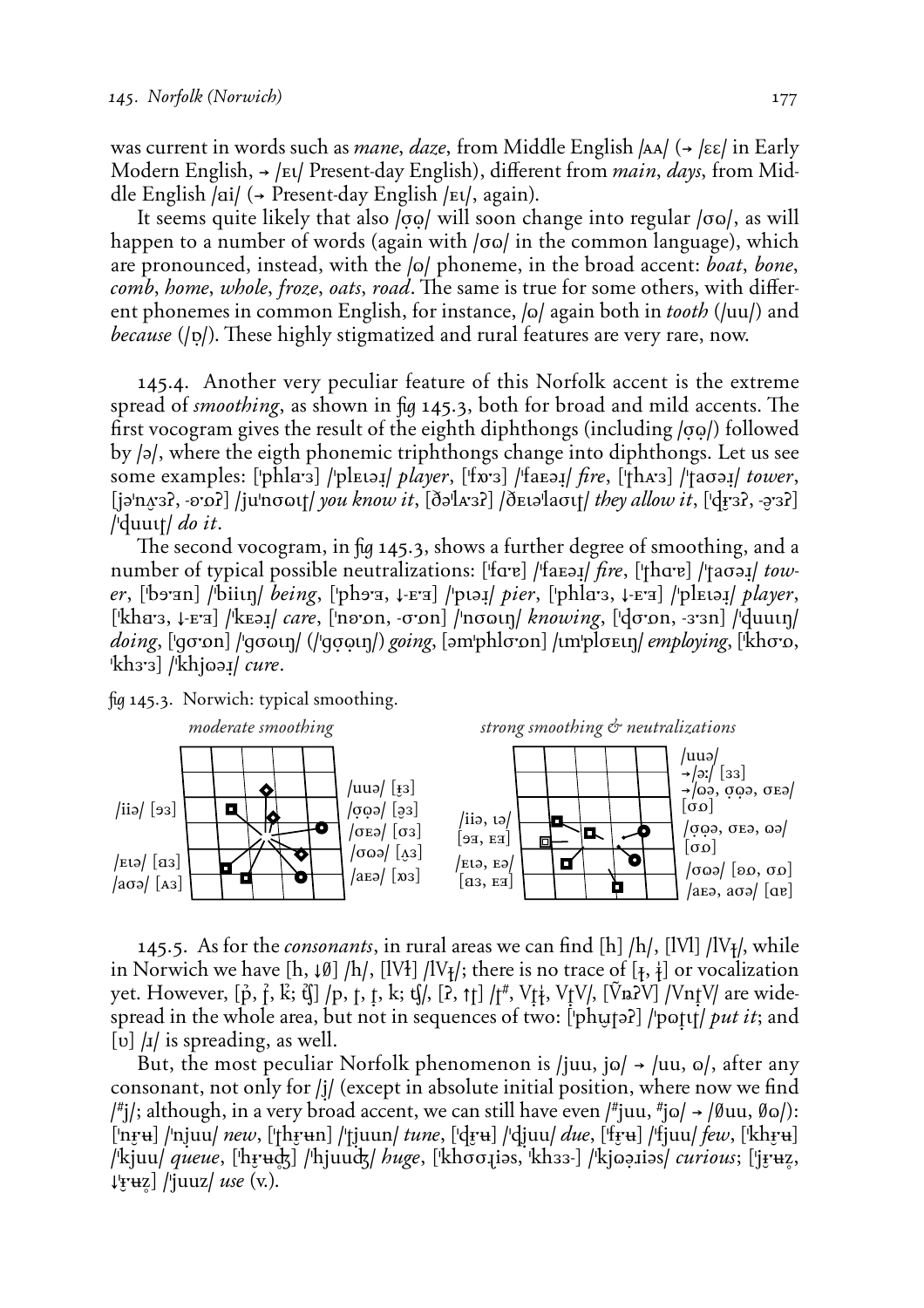145.6. Paraphonically, the broad accent is characterized by a raised larynx setting  $\langle \cdot \cdot \rangle$ , creaky voice  $\langle \cdot \rangle$ , and *faucalization*  $\langle \cdot \rangle$ , in different proportions, which produces a kind of harsh and metallic voice.

A further typical, and noticeable, feature concerns the difference between stressed and unstressed syllables, which produces a peculiar and easily recognizable rhythm. In fact, the long vowels and diphthongs are not much reduced, when followed by voiceless consonants or unstressed syllables, in the same word or rhythm group; while, the unstressed vowels, besides tending to become  $|a|$ , are further shortened or even dropped.

Examples:  $[op^{a}z1(n,op^{b}z)]$  /ppast $[ (a)n/$  *opposition*,  $[khn|th]jv^asi, -vsi,$   $[khn|t]^a v^asi,$ -aysi] /kan'tupyaisi, kpntiava(i)isi/controversy, ['holadiz, 'hołdaz] /'holadeuz, -diz/ holidays, ['haref pəs'thru] /'hæf 'pæst 'tuu/ half past two, ['fo'o?i 'fo'ry, -?i, -??] /'fo:iti fary forty five, [ams] / xmar/ am I?, [nd midlyd nary, nd m-, d'n-] / ind midt avdə'naEt/ in the middle of the night, [z'fa'e] zoikn'soi, zakn-] /əz'fa:1 əzaEkən'sii/ as far as I can see.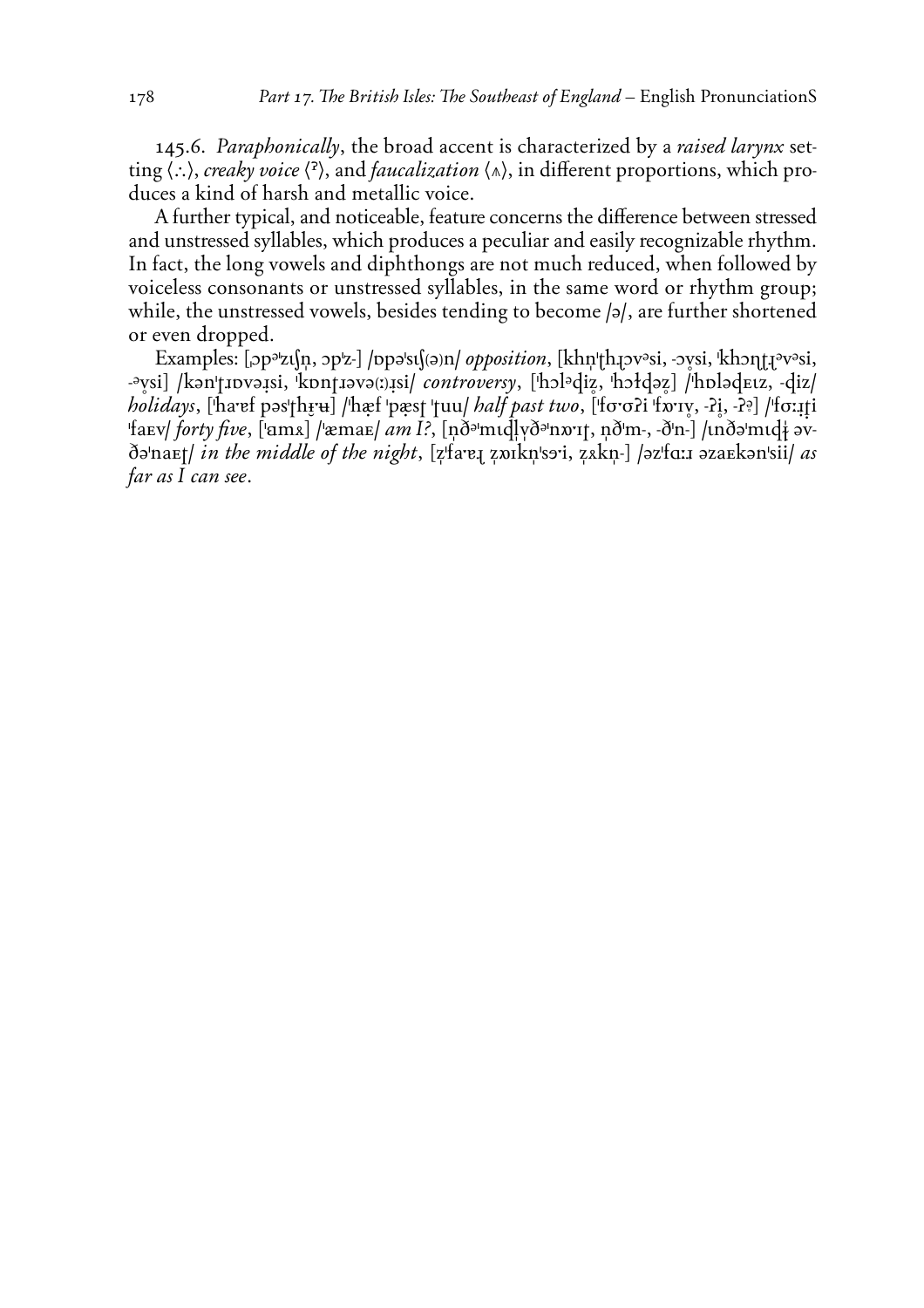#### **147.** Avon & **(Bristol)**

{*©* Luciano Canepari, 2010, Venice University, Italy}

147.1. For the *Southwest* of England, or 'West Country', we will start from its northernmost area, which includes Bristol (in Avon, and parts of Gloucestershire Wiltshire and Somerset), providing variants, as well. Then, we will consider three further areas (see the maps of England in  $\frac{1}{2}$  129.4-5).

Thus, fig 147.1 shows the typical present-day accent of the West Country, while ˙ 147.2 adds both broader and lighter variants of vowels and diphthongs. In addition, fig 147.4 will show further variants, more typical of younger speakers.



fig 147.1. Avon & (Bristol): typical vowels, diphthongs  $\alpha$  intonation.

147.2. Traditionally, the *West Country* is rhotic, although, nowadays, milder accents –especially urban ones– tend to be non-rhotic, since in England non-rhoticity is the prestige form (although the International accent *is* rhotic, but with  $\lceil \mathbf{k} \rceil / \mathbf{k}$ ), ie a semi-approximant, rather than a true approximant, [1]). Also in the West Country we have  $\begin{bmatrix} \mathbf{I} \end{bmatrix}$  / $\mathbf{I}/$ , while  $\begin{bmatrix} \mathbf{I} \end{bmatrix}$  / $\mathbf{I}/$  is more typical of rural accents.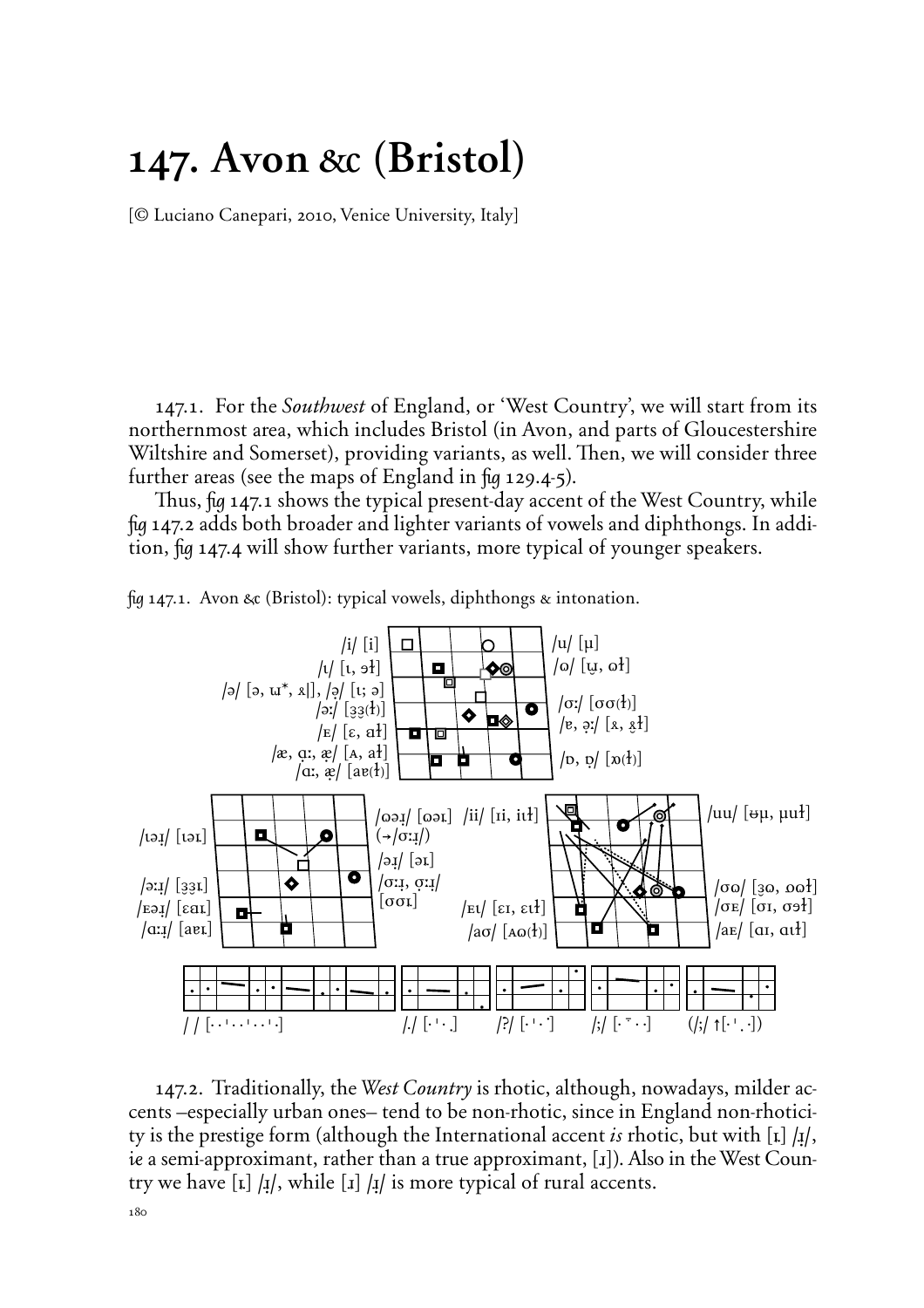In urban West-Country pronunciation, there are also 'intermediate' accents, which may be considered to be 'rhotic' even without actually sounding their *r*'s. This is achieved by means of a centering diphthongization of the relevant vowels (*cf fig* 147.2, second vocogram): [t3, tx], 93; E3, ε3; ax; σo, σx]; ω3, ωx]]. A more typically rhotic, but milder variant pronunciation, may keep [x] /x/, after these diphthongs:  $[131, 181, 931; 531, 531; 381; 001, 081]$ ;  $\omega$ 31,  $\omega$ <sup>[21]</sup>.





147.3. Therefore, in  $\frac{\ln 147.1}{\ln 147.1}$ , let us notice the most peculiar features: [A, a<del>l</del>] /x, a:, x/, [aɐ] /a:, x/ (which can have lighter, more different timbre variants, as in fig 147.2). The diaphoneme /x/, as in ['laɐst, 'lʌst] /'lxst/ *last*, actually, belongs to both groups, as it oscillates between them, depending on accents, speakers, and words.

Apart from the exact timbres of  $\begin{bmatrix} u \\ v \end{bmatrix}$  /o/,  $\begin{bmatrix} 33 \\ 27 \end{bmatrix}$  /e/,  $\begin{bmatrix} x \\ x \end{bmatrix}$  /b,  $\begin{bmatrix} y \\ y \end{bmatrix}$  (and further variants), the beginning and ending points of a number of diphthongs (and variants, again) should be carefully checked in the vocograms.

147.4. The diphthongs /ει, aε, aσ, σω/ followed by an unstressed vowel and a sonant (consonant), in the broad accent, can become narrow diphthongs, instead of triphthongs (of fig 147.3): ['phleIIn, ↓-e;an] /'pleIIn| *playing*, ['ve:u], ↓'ve;a}] /'veu<sub>l</sub>/ *vale*, **('fAI=q, ≠'fA;'q)** " **(±'fa;'q, ≠'fª;∆q, ≠≠'f***å;***'q, ≠≠≠'fñ;'q) /'fa™È≤/** *fire*, **('fA;¤ı, ≠'fA;'ı)** " **(±'fa;'ı,**  $\downarrow$ 'foxxł,  $\downarrow$ \'foː3ł,  $\downarrow\downarrow$ 'fx·3ł] /'fae<sub>ł</sub>/ *file*, ['thaout, ↓-A·3t] /'tao*əɪ/ tower*, ['thaout, ↓-A·3ł] **/'taøÈ§/** *towel*, **('g***'***¨¤˙, ≠'g***';***P˙, ≠≠'g***';X***˙, ≠≠-n) /'gø¨¤˙/** *going*, **('GÖ¨=ı, ≠'GÖ;Pı, ≠≠'GÖ;***X***ı) /'Gø¨È§/** *Joel*.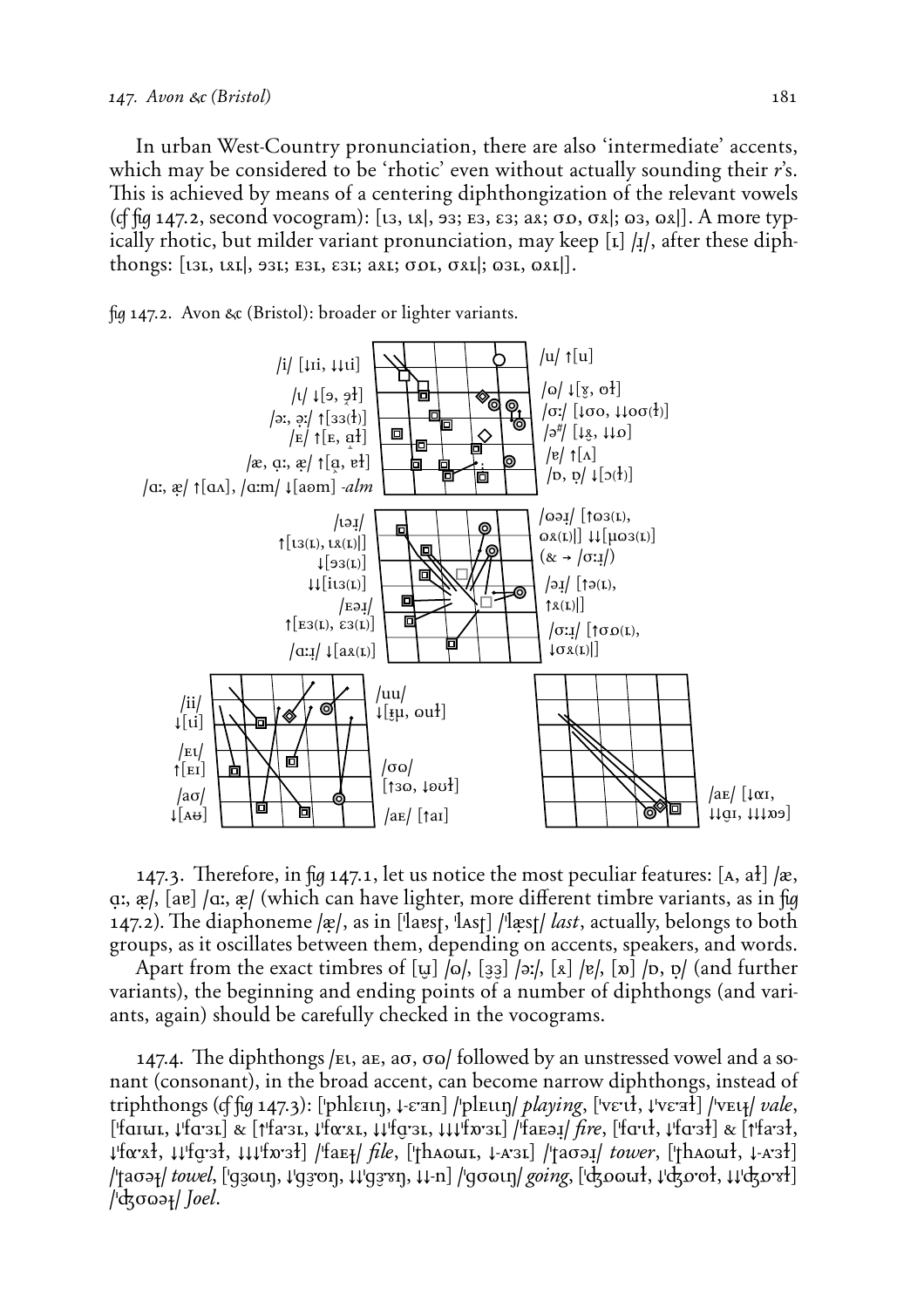

fig 147.3. Avon & (Bristol): typical very broad narrow diphthongs for triphthongs.

Typically, in the broad accent, monosyllables in intonemes have longer vowel duration before voiceless consonants, than in common English: ['thAAp] /'tæp/ *tap*,  $\left[\text{d}u\right]$  / $\text{d}u\right/$  *dish*,  $\left[\text{werl}\right]$  / $\text{werl}$  *wait.* 

Instead of these typical features, '*r*-less' and younger speakers show the accent given in  $\frac{6}{9}$  147.4.

fig 147.4. Avon & (Bristol): milder  $\alpha$  younger variants.



147.5. But we want to draw special attention to what is described as something of a 'strange' peculiarity. Words like *sofa* and *window* are often described as ending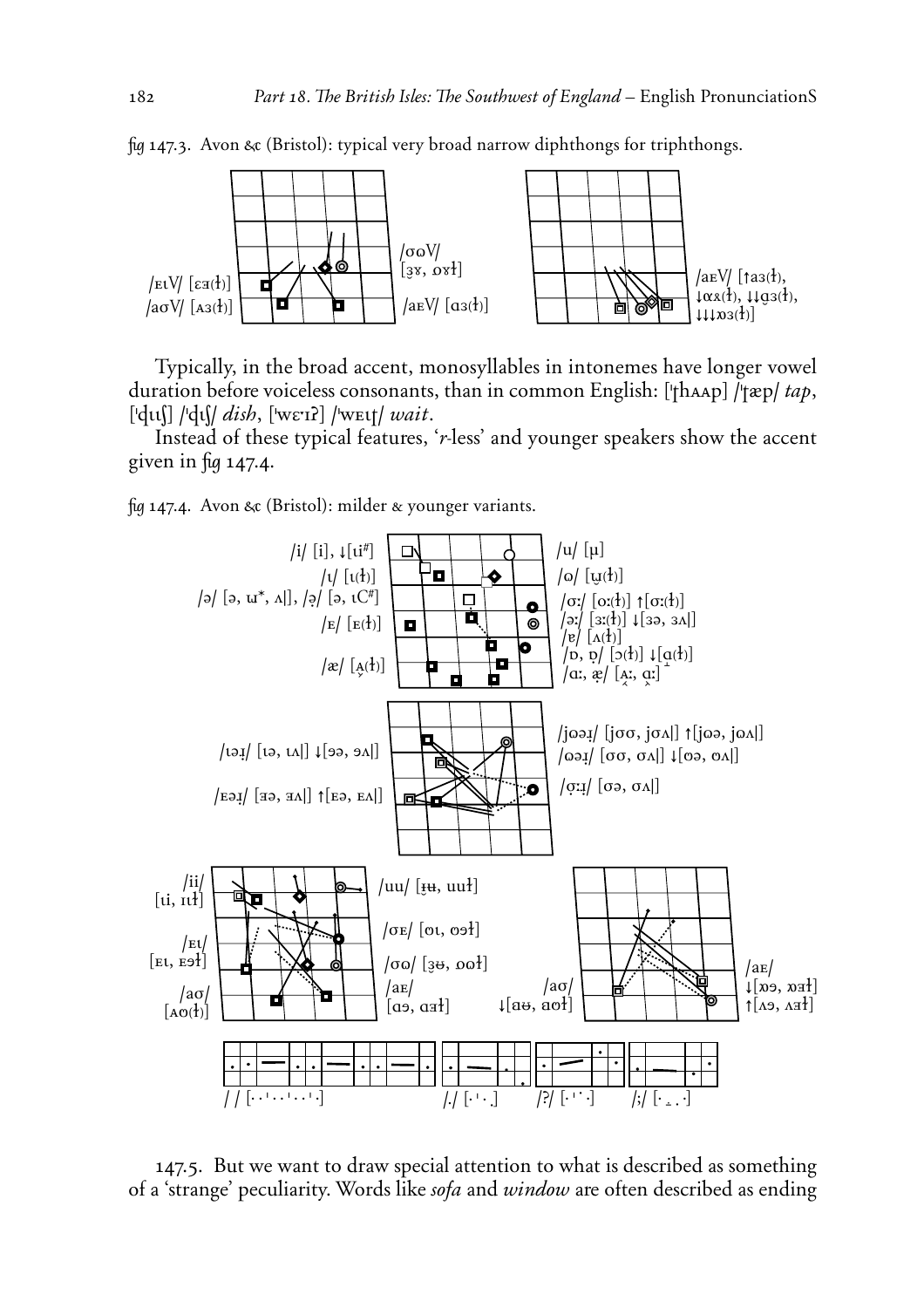in '/ə<sub>t</sub>,  $\frac{1}{4}$ ', in the West Country. What native speakers can actually pronounce is [↓<u>&</u>, **≠≠Ö) /È+/** (as shown in the first vocogram of ˙ 147.2, by means of ◊, because the tongue position corresponds, while the lips are half-rounded for [8], and fully rounded for [o]): ['s30fx, ↓-x, ↓↓-o] /'soofə/ *sofa*, ['wund30, ↓-x, ↓↓-o] /'wundoo/ *window*.

Now, hasty hearers may well be convinced that they hear the sound(s) corresponding to  $\left( \frac{1}{7}, \frac{1}{7} \right)$ ; but, even real broad West-Country speakers say ['*zovurl, -vl*, -v<sup>\*</sup>] /'oov\*/ *oval*, ['spindut, -d\*], -d\*] /'spind\*/ *spindle*. Thus, with a difference: so, speakers do *not* confuse such words. On the contrary, it is hearers that *think* they are hearing something which is not as they believe it to be.

147.6. Even for  $|1, 1|$ , we still read incorrect –and unchecked– descriptions, which keep on telling stories about a more 'retroflexed' *r* than in normal English, generally confusing the two kinds of *r*'s (as in the descriptions of American English, both by most American and non-American native-speaker 'phoneticians').

Of course (of G 26, on purpose called *The 'whole truth' on English r*), the truth is that, normally, rhotic accents have [*iVt, IVI*] /*IVI*/, while non-rhotic accents have  $[IV\emptyset, IV\Theta], \&c.$ 

But another very important thing has to be repeated, until people –at last– can really believe it. Those who can actually do real Natural Phonetics, of course, certainly know that the proper phonetic symbol for British, and British-like, **/</** must be [1], because it is a *postalveolar* approximant (as shown in fig 147.5).

While for the American, and American-like (as the West-Country  $\mu$  is), the proper symbols are [*i*, *i*], which are provelar approximant and semi-approximant, respectively (again, shown in  $\mu$  147.5).

˙ 147.5. Avon Æ (Bristol): comparisons between *r*-sounds.



147.7. When English or Australian actors try to put on an American or West--Country accent, if they are not well-trained and skillful enough, they will inevitably produce something that a native-speaker of that accent will instinctively perceive as somehow inappropriate, perhaps even without fully understanding why.

The reason is that such actors say ['khɑːɪ, -ɑːiːː]: 'ɪɐːəɪ, 'ɪɐːiːː]: 'ɪoːɪ, 'ɪoːiːː ɪiə'ɪɐːundːː 'spuut; 'huaun, 'huun; 'meaui, 'meui], instead of (with some vocalic variants, as well) ['kha:**I**, -**I**, ↓-*I*} /'ka:I*| car* ([*I*] is the American mediatic provelar uvularized approx- $\lim_{x \to \infty}$   $\int_{0}^{x} \frac{f(q(26.2), [T_{\text{E}}^{1}, T_{\text{E}}^{1}, T_{\text{E}}^{1}, T_{\text{E}}^{1}, T_{\text{E}}^{1}, T_{\text{E}}^{1}, T_{\text{E}}^{1}, T_{\text{E}}^{1}, T_{\text{E}}^{1}, T_{\text{E}}^{1}, T_{\text{E}}^{1}, T_{\text{E}}^{1}, T_{\text{E}}^{1}, T_{\text{E}}^{1}, T_{\text{E}}^{1}, T_{\text{E}}^{1}, T_{\text{E}}^{1}, T_{\text{E}}^{1}, T_{\text{E}}$  $\liminf_{x \to \infty}$   $\lim_{x \to \infty}$  /iiiə $\lim_{x \to \infty}$  /  $\limsup_{x \to \infty}$   $\limsup_{x \to \infty}$  /  $\limsup_{x \to \infty}$  / $\limsup_{x \to \infty}$  / $\limsup_{x \to \infty}$  $\sup$  *hearing*,  $[\text{mE}, \downarrow \text{F}]$  /'meall *Mary*.

147.8. For */é***˘<***é/*, the normal West-Country realization is **(***é***<***é***)** (as in American or International pronunciation), although **(***é***≥***é***,** *é***=<***é***)** are possible, too, in less and less typical accent, thus we can have ['huɪn, 'hɪɪn, 'hɪuɪn] /'hɪəɪɪn/ *hearing*, **('m™<i, 'm™≥i, 'm™=<i) /'m™˘<i/** *Mary*, Æ.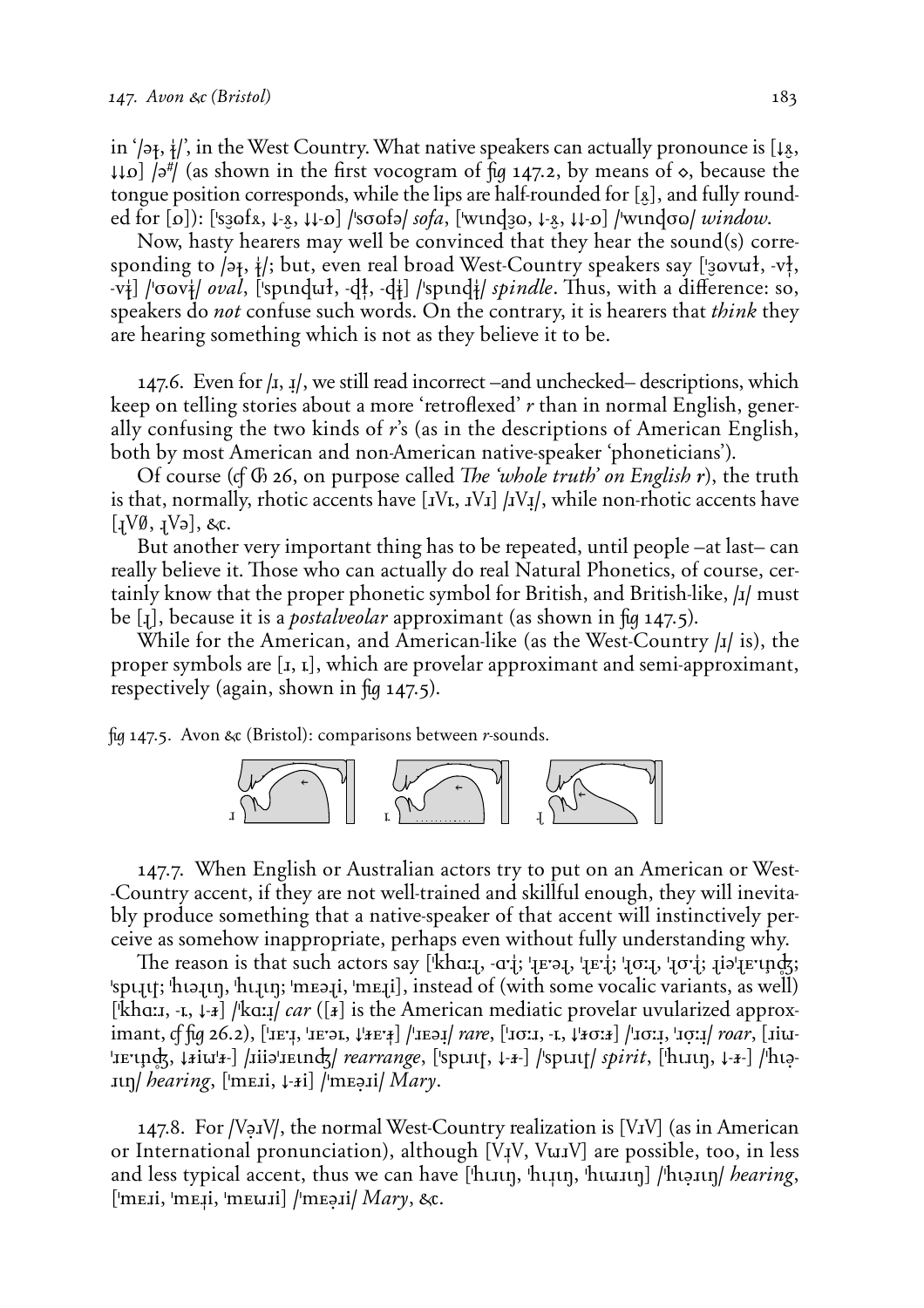Apart from normalized rhotic or non-rhotic accents, there is much uncertainty about the use or non-use of **/≤/**. For instance, we can find **(≠q)**, even within words, as in: *khaki*, *tomato*, *bath*, *nought*, *idea*. In rural speech, this is very frequent for words ending in *-ow*, *-o*, *-a*, *-ah*, such as *window*, *tomorrow*, *potato*, *sofa*, *Sarah*. Even intrusive-*r* is frequent, as linking-*r* is.

147.9. Another well-known West-Country peculiarity is the change of initial voiceless constrictives into voiced (or, sometimes, half-voiced) ones. But this feature is certainly a rural one (and mostly for homely and everyday words), which is more and more difficult to find systematically used, even by older farmers: ['vɑːɪv, 'v-] /'faɛv/  $five$ ,  $[\delta\sigma\sigma\tau\tau\tau\tau\tau\delta\tau]$  / $\theta\sigma\tau\tau\tau\tau$ / *thorn*,  $[\text{z}\sigma\sigma\tau\tau\tau\tau\tau\tau\gamma\delta\tau]$  /so $\tau\tau\tau\tau\tau\gamma\delta\tau\tau\gamma\delta\tau$  / $\eta\tau\tau\tau\gamma\delta\tau\gamma\delta\tau\gamma\delta\tau$ 

Also intervocalic  $/p$ ,  $t$ ,  $k$ ;  $t$ <sub>i</sub>;  $f$ ,  $\theta$ ,  $s$ ,  $\int$ , in a broad and rural accent, can become half-voiced [b, d, ĝ; dz; v,  $\delta$ , z,  $\dot{z}$ ], with [1, 1, d] /t/: ['Ab<sup>1</sup>] /'ap+/ *apple*, ['bɛd̪i, -1i] **/'b™ùi/** *Betty*, **('bEflÈq, -4Èq) /'b™ùÈ≤/** *better*, **('phñŸ¤ö) /'pØk˘t/** *pocket*, **('ph<¤i'Èq) /'p<iii**(baj) preacher, [əˈv̥ɛːaɪ] /əˈfɛəɪ̯] affair, [ˈmʌð̯jʉµ] /ˈmæθjuu/ *Matthew*, [ˈphaɐz̯ɪŋ, -ɪn] **/'pXs¤˙/** *passing*, **('ph***û***ˤ˙, -¤n) /'p¨S¤˙/** *pushing*.

In addition, especially in urban speech, for /t, t/, we often find [V?V, Vn?V, V1?V, VLPV, VHPV; VPan, VnPan, V1Pan, VLPan, VHPan] (typically with [Can#] /Cn#/) and **(***é***ö+úsû)**: **('w¤nöÈ<) /'w¤nùÈ≤/** *winter*, **('staåqöÈ≤) /'stA:≤ùÈ≤/** *starter*, **('bñö®, -=ı) /'bØù°/** *bottle*, **('wøøıöÈq) /'wø:§ùÈ≤/** *Walter*, **('phøInöÈn) /'pø™nùÈn/** *Pointon*, **('b***''***qöÈn) /'bÈ:≤ùÈn/** *Burton*, **('ph™ö) /'p™t/** *pet*, **('hÅös, 'Åös) /'hxts/** *hats*.

The last example shows that often  $/h$   $\rightarrow$   $[h, \emptyset]$ , in the West Country, too.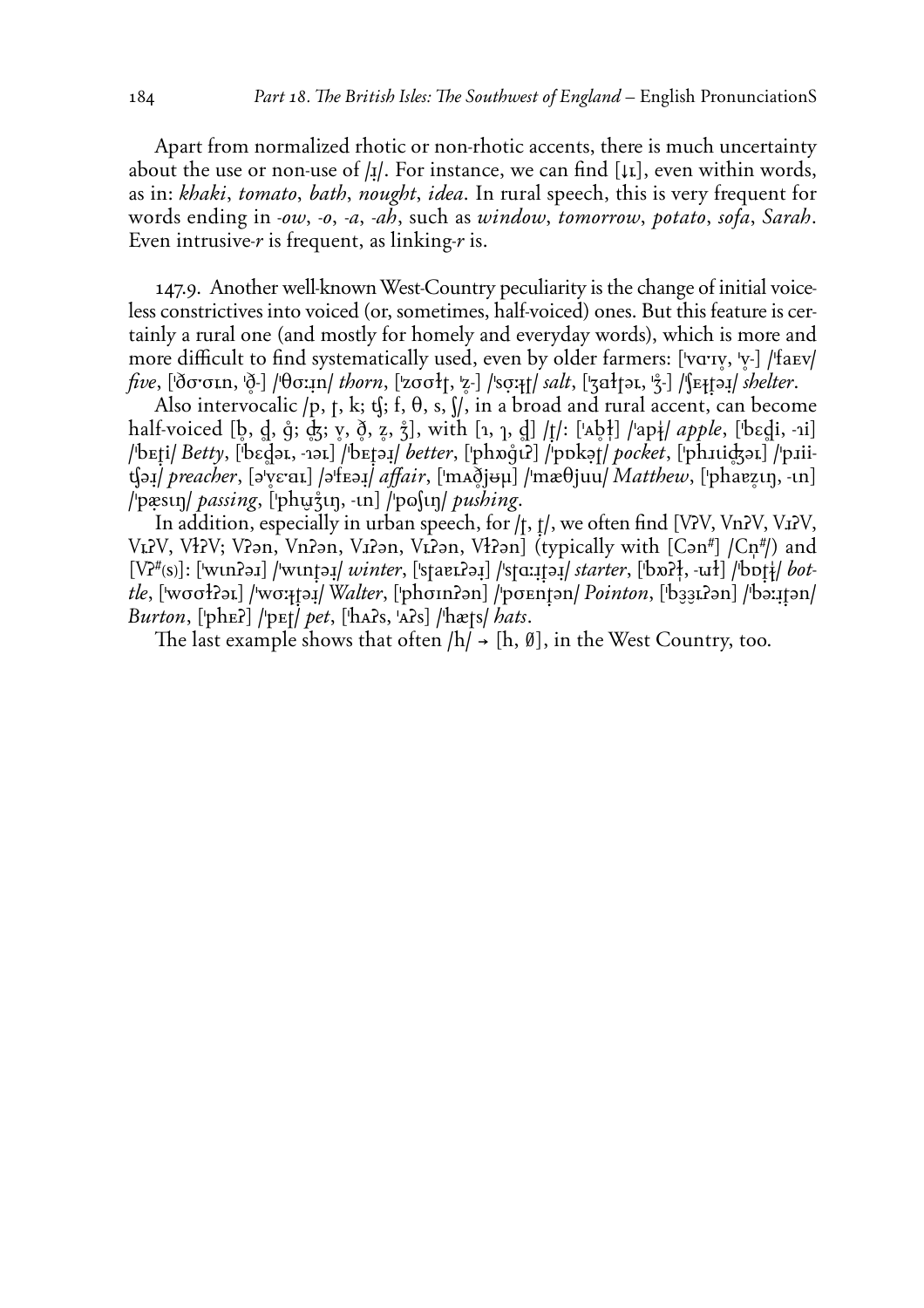## **150. Cornwall (Truro)**

{*©* Luciano Canepari, 2010, Venice University, Italy}

150.1. *Cornwall* is very peripheral and isolated, indeed, as Norfolk is (Ã 145). Thus the Cornwall accent has its own peculiarities, too. Let us start with  $\mu$  150.1, which has a familiar look, because we are still in the West Country. But the tonograms are quite peculiar: notice the protonic syllables and the conclusive and suspensive tonic ones, which immediately remind the Celtic modulation, with their rising movement (however slightly), that makes one think of the waves around the coasts of Cornwall (and let us end this poetic, not scientific, digression).



 $\frac{1}{2}$  150.1. Cornwall (Truro): vowels, diphthongs & intonation.

150.2. In the vocograms of fig 150.2, we might emphasize the qualities of the starting points of **(≠ÉI) /™¤/, (±***∏***¤) /a™/** (however, less marked than 'normal' Cornwall **(◊¤)**, seen in  $[\mu]$  150.1),  $\downarrow$ [ $[\mu]$ ,  $[\mu]$  $\downarrow$   $[\mu]$  /uu $\downarrow$ }, and indeed the variant  $[\downarrow \downarrow \text{ord}]$  /uu $\downarrow$ /:  $[\downarrow \text{ph} \mu \text{vol}]$ , **≠≠'phÖ;oı) /'puu§/** *pool*, which is still di‡erent from **(≠'phÖ;Uı, ≠≠'ph∏;Uı) /'pø¨§/** *pole*, especially because speakers who say [ $\downarrow \downarrow \downarrow$ phoot] /'puu<sub>t</sub>/ *pool* will also use the broadest

**/ / (2 2 ' 2 2 ' 2 2 ' 2) /./ (2 ' 2 3) /?/ (2 ' 2 1) /÷/ (2 ' 2 2)**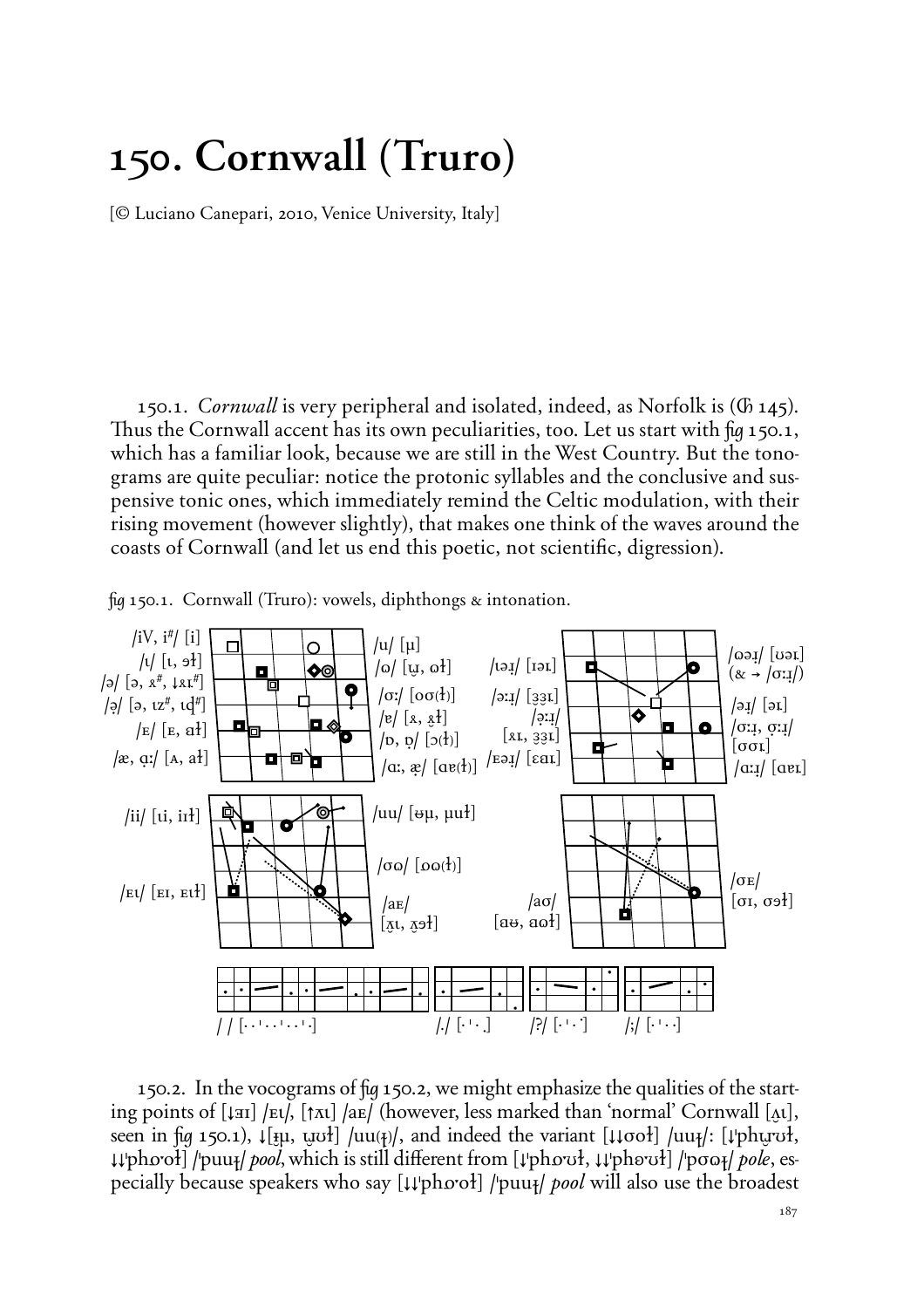variant for the other word, as well: [↓↓'phovol] /'poo<sub>l</sub> *pole*. Of course, the hearers may be in a state of uncertainty. And this is quite understandable, especially if we consider the actual and possible typical neutralizations that we will see in fig 150.4.



˙ 150.2. Cornwall (Truro): broader and lighter variants.

150.3. The interested readers should carefully examine all vocograms before we pass to fig 150.3, where we can find the typical *rural* realizations of the broadest accent:  $\mu$ [ $\mu$ y,  $\mu$ µł] /uu/,  $\mu$ [ $\sigma$ e,  $\sigma$ <sup>]</sup>] / $\mu$ [/,  $\mu$ [ $\sigma$ o( $\tau$ )] / $\sigma$ o/,  $\mu$ [ $\mu$ ],  $\mu$  $\sigma$ ],  $\mu$ [ $\sigma$ ],  $\sigma$ /,  $\mu$ [ $\sigma$ /,  $\mu$ ] / $\sigma$ /,  $\mu$ and **(≠∏, ≠≠∏, ≠≠≠***¬***) /Ø, ]/** (**(∏)** is a 'rounded **(a)**'): **(≠≠'th%;y) /'tuu/** *two*, **(≠≠'n';%) /'naø/** *now*, **(≠'th∏p, ≠≠'th∏p, ≠≠≠'th***¬***p) /'tØp/** *top*.

The sequences  $/(V)$ V $\varphi$ **I**V $/$  generally have  $/\varphi$   $\rightarrow$  [Ø] (especially with  $/\varphi$ **E**, a $\sigma$  $/$ + $/\varphi$ **I**V $/$ ): ['f*⊼*uIth] /'faE?Ith] *firing*. In the broad accent, we find [tick, tin, i∫, ti<sup>#</sup>] /?ck, tŋ, tʃ, i/ *-age˚ -ing˚ -ish˚ -y*: **('v¤l¤i') /'v¤l˘G/** *village*, **('s™Il¤in) /'s™¤l¤˙/** *sailing*, **('¤˙gliS) /'¤˙gl¤S/** *English*, **('s¤4¤i) /s¤ùi/** *city*.

In the broad accent, final  $|\psi\rangle \rightarrow [\downarrow g, \downarrow \downarrow o]$  (too often interpreted as if it were ' $|\psi\rangle$ , **°/**'): **(È'm™<Èk∆, ≠-º, ≠≠-Ö) /È'm™<˘kÈ/** *America*, **(***©***¤'d¤;∆, ≠-¤;º, ≠≠-¤;Ö) /a™'d¤È, -iiÈ/** *idea*. In typical rural accents, we have  $\mu$ [ə'mEIəkxı, ^I'duxı].

Generally, the schwa is kept in the endings  $[Can]/C(\varphi)n$ :  $[..]$   $[..]$   $[..]$   $[..]$  $[..]$  $[..]$  $[..]$ *revolution*. In rural speech,  $/k$ ,  $\mathcal{R}$   $\rightarrow$  [E9, A<sub>II</sub>], especially before  $/q$ ,  $\mathcal{V}$  (variably before  $/k$ ):  $[$ "Eaq̃] /'Eq/ *egg*,  $[$ 'bAaq̃] /'bæq/ *bag*. There is a reduced form for  $[$ <sub>o</sub>gxʔ, <sub>o</sub>gəʔ] /<sub>o</sub>got/ *got*.

˙ 150.3. Cornwall (Truro): typical *rural* taxophones.

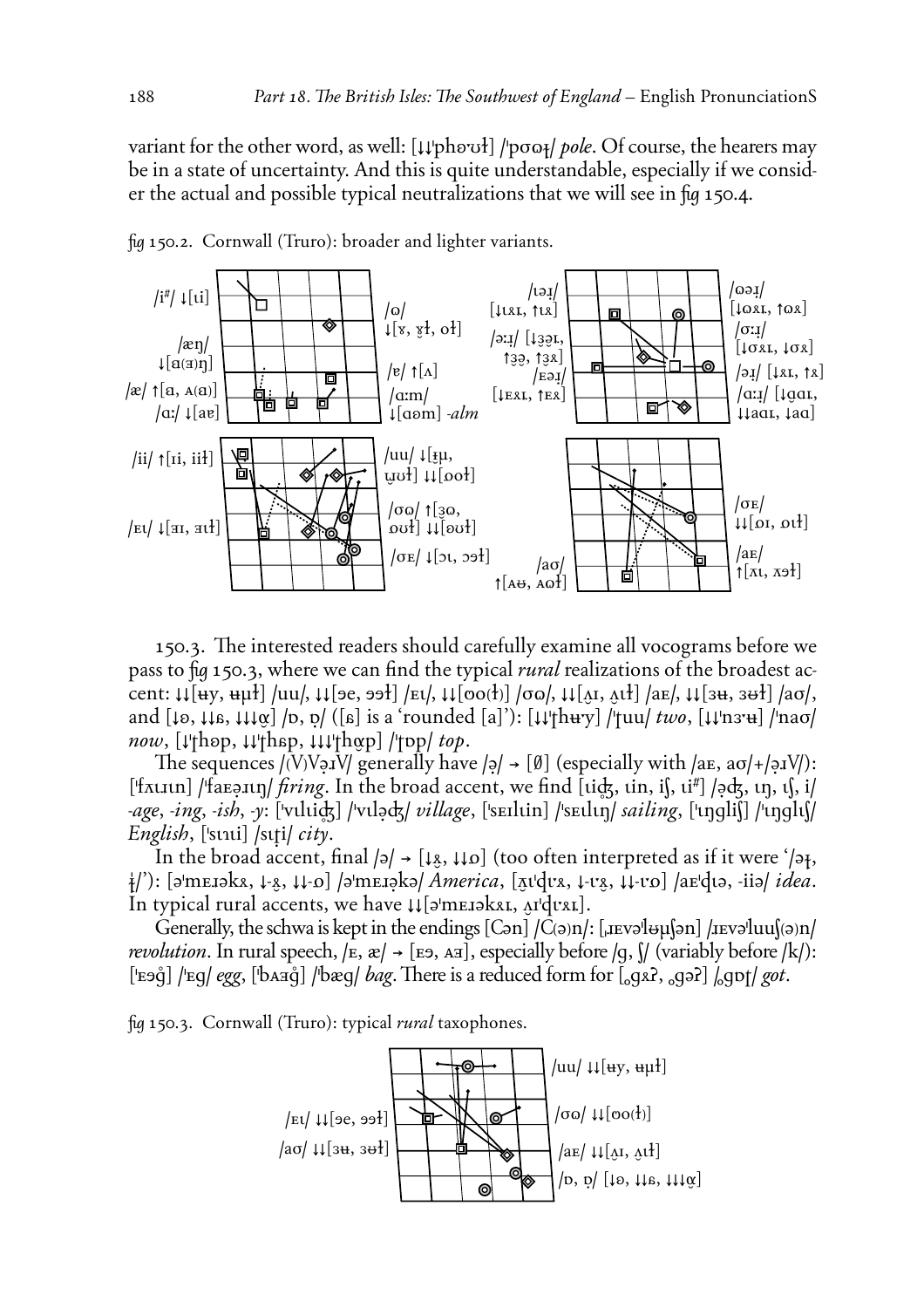150.4. We now pass to fig 150.4, where we can see the *possible* and typical (and even multiple) neutralizations before **/§/**: **('f¤;¤ı) /'f¤§/** *fill*, **('f¤;¤ı, 'fÉ;Éı) /'fii§/** *feel*,  $[$ 'fa·ał] /'fɛʁ*| fail*, ['sa·ał] /'sɛɟ/ *sell*, ['sa·ał, 'sa·ał] /'sæɟ/ *sal*, ['sa·ał] /'saσɟ/ *sowl*, ['q*x*·xł] **/'gå§/** *gull*, **('g***∏;∏***ı) /'ga™§/** *guile*, **('f¨;¨ı) /'fuu§/** *fool*, **('f¨;¨ı, 'fø;øı) /'f¨§/** *full*, **('fø;øı) /'fø¨§/** *foal*, **('fø;øı) /'fø:§/** *fall*, **('fø;øı) /'fø™§/** *foil*.

The assimilative taxophone  $\lceil u \rceil / \lceil d \rceil$ , in contact with velar or velarized consonants, generally, only occurs in lighter accents: [ə'qɛnː] /ə'qɛn/ *again* (neutral pronunciation [w|qEn:]), [khən|thE<sup>rn]</sup> /kən|tEtn/ *contain* (neutral pronunciation [khun-**'th™;In)**).

For the word *water*, we can have ['wɔiəɪ], and in rural accents [↓'wo-, ↓↓'wa-, **≠≠≠'w***¬***-) /'w]ùÈ≤/**, all with short '**/Ø/**'.



˙ 150.4. Cornwall (Truro): typical possible neutralizations.

150.5. There are instances of  $[\lfloor f \rfloor / \theta$ , but especially very frequent occurrences of **(ö) /t, ù/**, in various contexts: **(ö+, ö***0***,** *é***öó,** *é***ö°)**: **('khÅö) /'kxt/** *cat*, **('th™önÈk®)** (let us notice that this accent has no **/**ə/ [u] taxophone) /'†Ekntk‡/ *technical*, [əq'zʌzʔli, ↓-ii, **≠≠-¤i) /˘g'zxktli/** *exactly*, **('bOö®) /'bØù°/** *bottle*, **('khOöÈn) /'kØtó/** *cotton* (both, in rural accents, have:  $[\downarrow\text{-}o_-, \downarrow\downarrow\text{-}a_-, \downarrow\downarrow\downarrow\text{-}a_+]$ ; and  $[\text{V}_1\text{V}, \text{V}_2\text{V}]$ :  $[\text{b}$ E1 $\text{b}$ <sub>E</sub>,  $\text{b}$ E1 $\text{b}$ <sub>E</sub>) / $\text{b}$ E1 $\text{b}$ <sub>E1</sub> *better*.

Besides [1]  $\vert \mathbf{1} \vert$ , we can occasionally find [t,  $\mathbf{1}, \mathbf{1}, \mathbf{1}$ ], also for  $\vert \mathbf{1} \vert$ ; whereas, in milder urban accents, we can have  $[\emptyset]$  / $\mathbf{I}/\mathbf{I}$ . For /lV $\mathbf{I}/\mathbf{I}$  we find [IV,  $\mathbf{I}/\mathbf{V}$ , V $\mathbf{I}$ ], but not yet [V $\mathbf{I}$ ];  $[VV_{11}]$   $/VV_{11}$  is frequent: ['snaert] /'snarl,  $[$ 'wazrtd] /'wərrtd/ $|$  *world*.

For /st<sub>I</sub>/ we can have: ['st<sub>III</sub>, ↓''<sub>III</sub>, ] /'st<sub>III</sub>| *street*; more often, we find [n, t ], d }] **/nˆ, tˆ, dˆ/**: **('nÏ;%) /'nˆuu/** *new*, **('chÏ;%n) /'tˆuun/** *tune*, **('GÏ;%) /'dˆuu/** *due*.

The typical West-Country voicing of initial voiceless constrictives is less widespread (and decidedly less in southern Cornwall); it occurs especially in rural speech, with  $[\downarrow \text{C}, \downarrow \downarrow \text{C}] / C$ : ['s **Evaluation**,  $\downarrow \downarrow \text{Z}$ -,  $\downarrow \downarrow \downarrow \text{Z}$ -] /'s **Evaluation** *seven*.

In intonemes, even monosyllables followed by **/***=***/**, generally, keep their length unreduced: ['nʌ̪ːuː] /'naɛt/ *night*, or are lengthened in non-lengthening contexts, as well: **('s¤¤k) /'s¤k/** *sick*.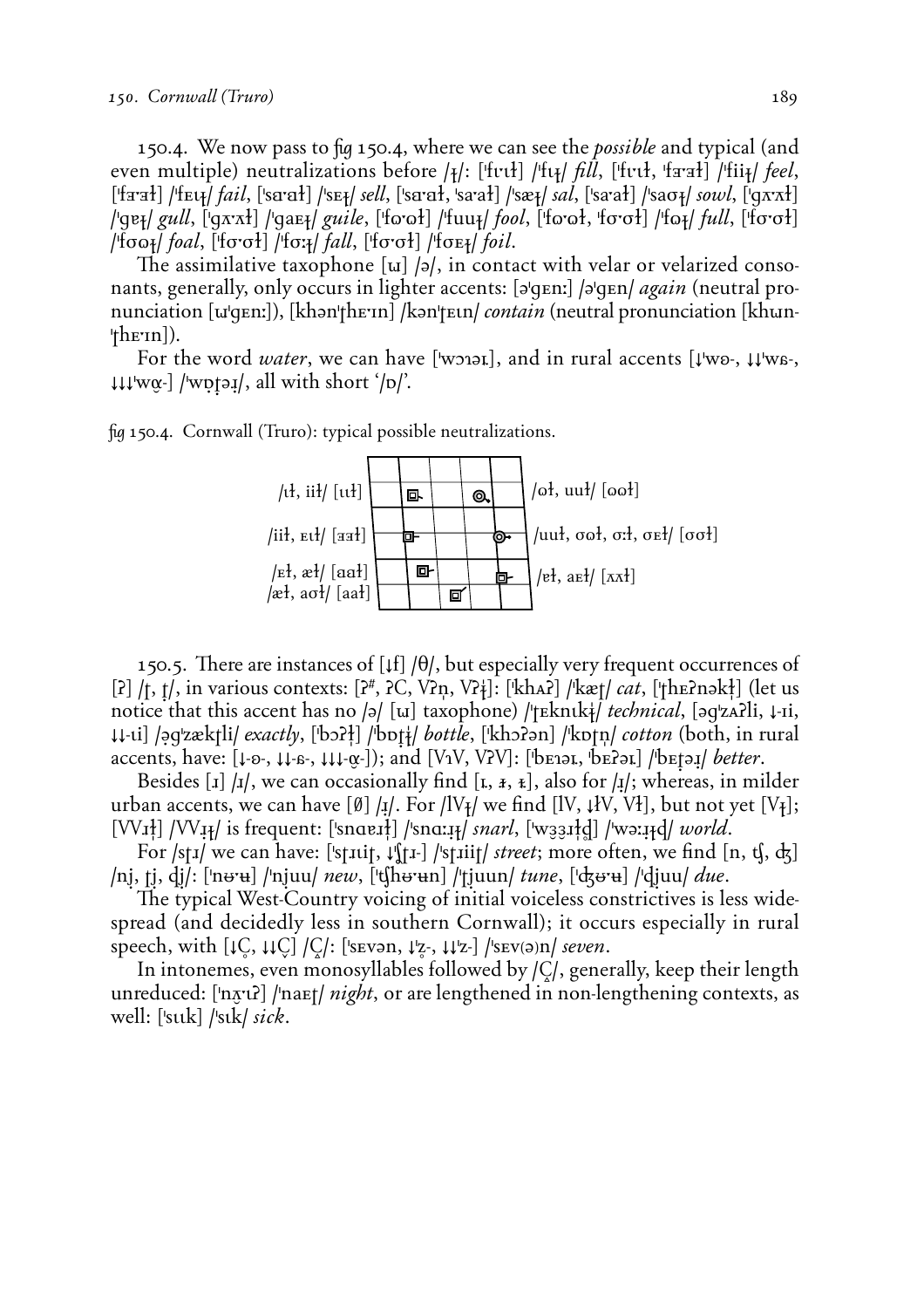# **151. West Midlands (Birmingham, 'Brummie')**

{*©* Luciano Canepari, 2010, Venice University, Italy}

151.1. The linguistic *Midlands* include the *West Midlands*, with Birmingham (the second largest city in England – and, indeed, in the British Isles,  $\sigma$   $\pi$   $\mu$  129.4) and Stratford-on-Avon (in Warwickshire, where William Shakespeare was born and buried), and the *East Midlands*, with Leicester (in Leicestershire, and Nottingham, in Nottinghamshire, famous for its associations with the Robin Hood legend), and Lincoln (in Lincolnshire, one of the main agricultural counties in England).

Arguably, even linguistically, the Midlands occupy an intermediate position between the South and the North of England.

151.2. Of course, we start from *Birmingham*, and the 'Black Country' (where, in the past, there were many factories that produced a lot of dirty smoke). In fig 151.1, we can see the typical accent of Birmingham, 'Brummie'; in  $\mu$  151.2, there are many variants, both broad and mild, in various degrees.

Starting from  $\frac{1}{9}$  151.1, let us consider the two main peculiarities of the Midlands. The difference between  $\vert \omega, v \vert$  and between  $\vert x, \alpha \vert$  (and  $\vert x, \alpha \vert$ ) may be entirely lost, in the broadest accent. In fact, both pairs may completely lack their second element: ['phot] /'pot/ (neutral English ['phot]) *put*, [##'phot] /'pet/ (neutral English ['phɐ]) *putt*, ['Ant] (neutral English ['ænt]) /'ænt/ *ant*, ['Ant] (neutral British English ['a<sup>nt</sup>]) /'ænt/ *aunt*.

151.3. However, the exact variation can clearly show that this is only one possibility among many others ( $f$   $f$  $q$  151.1-2, for a complete survey).

As a matter of fact, for this accent, we do have:

**('ph¨t, ≠-Ut, ≠≠-Pt, ≠≠≠-***û***t, ≠≠≠≠-Ït) /'p¨t/** *put*,

**(≠≠≠≠'ph¨t, ≠≠≠-Pt, ≠≠-=t, ≠-***X***t, ±-∆t, ±±-ºt, ±±±-√t) /'påt/** *putt*,

**(≠≠'a***æ***nt, ≠'ant, 'Ånt, ±'Änt, ±±'xnt) /'xnt/** *ant*,

**(±±'xnt, ±'Ånt, ≠'xxnt, ≠≠'ÅÅnt, ≠≠≠'aant, ≠≠≠≠'aAnt, ≠≠≠≠≠'***å***ªnt) /'Xnt/** *aunt* – according to International and American pronunciation; while, according to British pronunciation, we would have:

**(±±±'AAnt, ±±'aAnt, ±'aant, '***å***ªnt, ≠'ÅÅnt, ≠≠'xxnt, ≠≠≠'xnt)**.

(We include **(x)**, although it does not appear in the vocograms, because this neutral pronunciation is not completely impossible, at least for Black-Country speakers who exhibit a non-local accent, or a mild mixed accent – at least for some words, or in some occasions or situations.)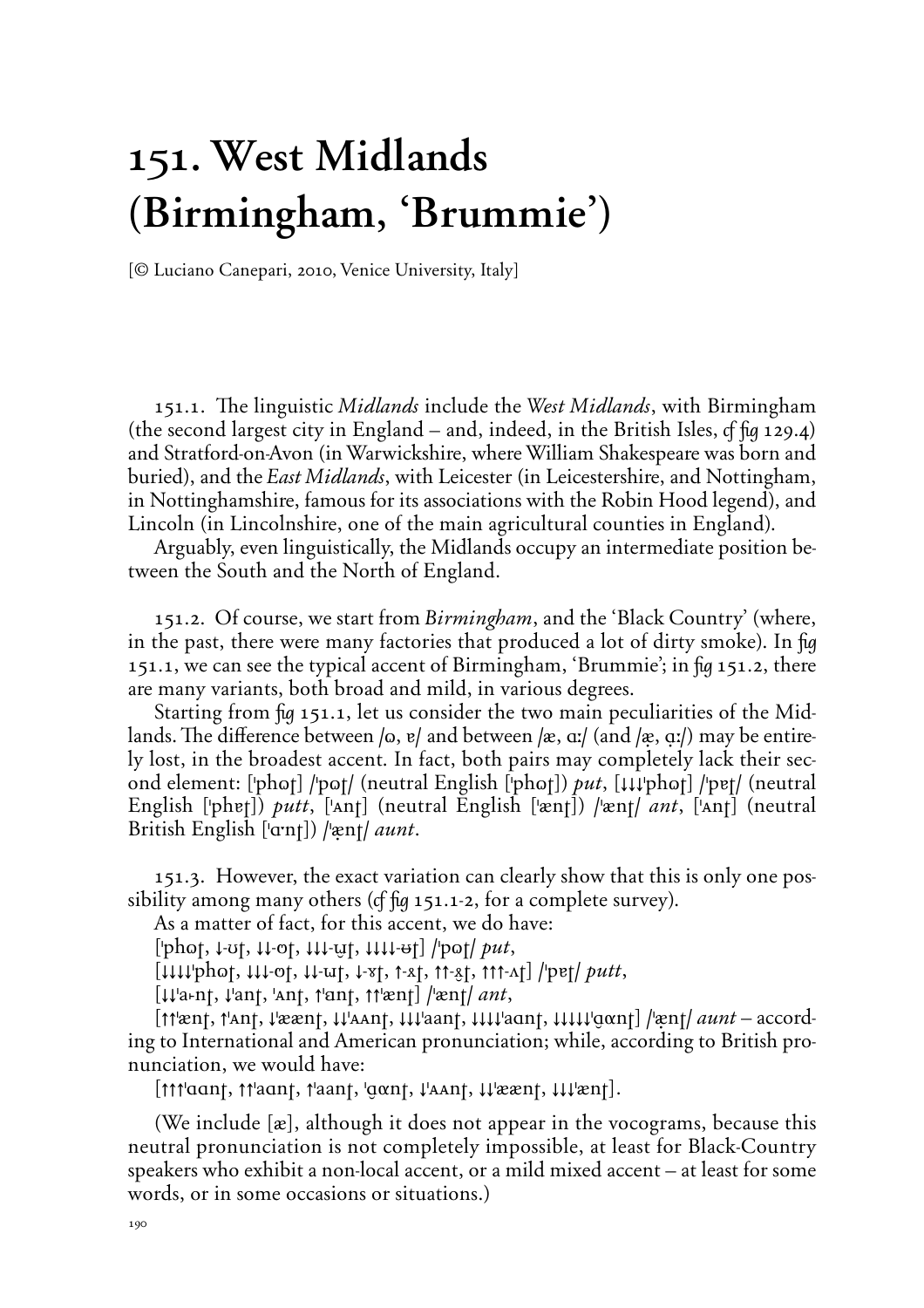

 $\frac{1}{2}$  fig 151.1. West Midlands (Birmingham): vowels, diphthongs  $\alpha$  intonation.

151.4. In the first case  $-put \& putt$  we can have two pronunciations in common: ['phot, 'phot]; but, actually, they are ['phot,  $\mu$ 'phot] for *put*, and [ $\mu\mu\psi$ hot,  $\downarrow\downarrow\downarrow\downarrow$ 'phot] for *putt*. In the second case –*ant*  $\&$  *aunt*– we have three pronunciations in common: ['Ant, 'ant, 'ænt]; actually, [tt'ænt, t'ant, 'Ant] for *ant*, and [tt'ænt, **±'Änt, 'Ånt)** (but **(≠'Ånt, ≠≠'Änt, ≠≠≠'xnt)**, considering British English) for *aunt*.

Indeed, things are a bit more complicated, because, in this Black-Country accent, **/x/** can be lengthened, while keeping its timbres. Indeed, from a modern –and International– point of view, it is better not to distinguish between **/x/** and **/x/.** However, the opposition between /o/ and /v/ is absolutely necessary, today (especially outside England).

It is worth while examining closely the first vocogram of  $\mu$  151.1 and the first two of fig 151.2 to see the different realizations of the phonemes just seen. Of course, all the others must not be overlooked, as well.

151.5. In any case, all this means that the possibility of confusion, especially for /o, e/, mostly depends on the hearers, because sociophonically our arrows are clear indicators of different levels of language usages, which very seldom occur simultaneously in one and the same speaker.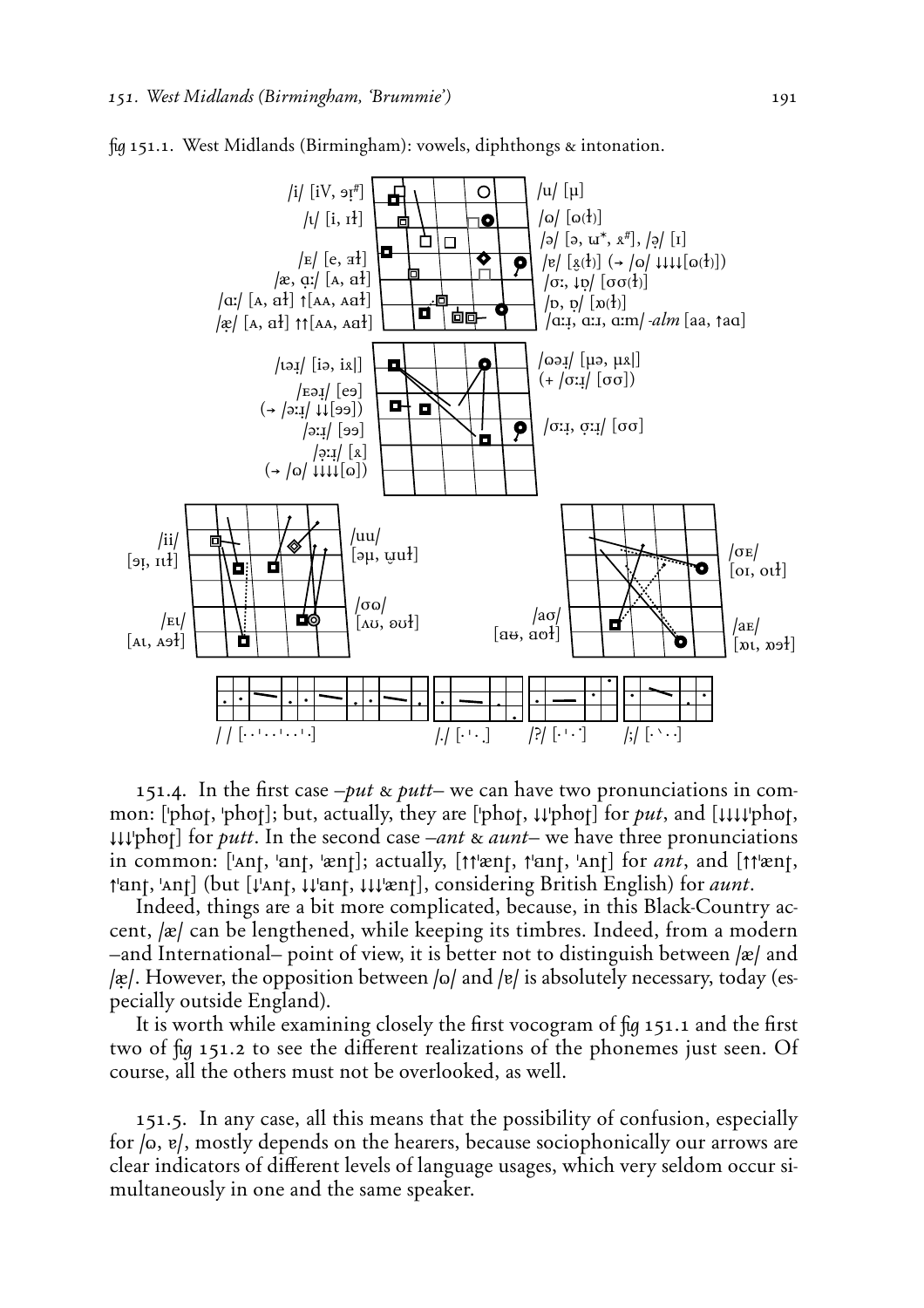

˙ 151.2. West Midlands (Birmingham): broad and mild variants.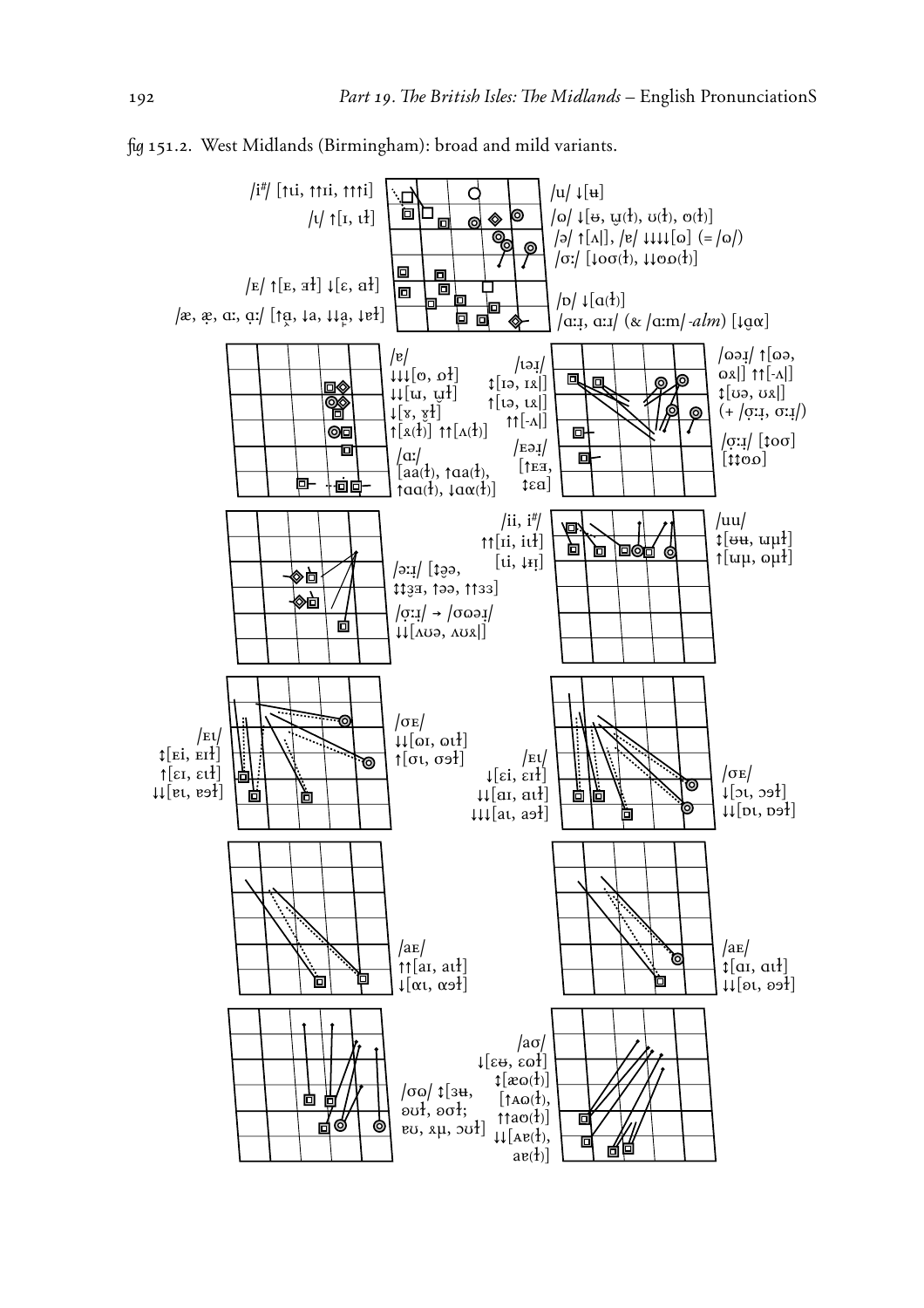For the diaphoneme /p/, we have two correspondences, according to speakers and words. While, in milder accents, we have  $[\infty, \iota]$  / $[\infty, \iota]$ ,  $[\infty, \iota]$  oo,  $\iota$  $[\infty]$  / $\sigma$ :/; in broader accents, instead, we find  $[\downarrow a, \uparrow b]$ ,  $[\downarrow \downarrow \circ \circ, \downarrow \circ \circ]$  /p,  $\sigma$ */* (although, with mixed usages):  $[\nabla f, \psi]$ af,  $\psi$ oof,  $\phi$ of, ' $\sigma$ of]  $/\nabla f$ *off.* 

151.6. Further particularities are the peculiar timbres of  $[i, i]$   $\uparrow$   $[i, i]$   $\downarrow$ ,  $[e, \pm \frac{1}{2}]$  $\lceil K_{\mathbb{E}} \rceil$ ,  $\lceil K_{\mathbb{E}} \rceil$ ,  $\lceil \frac{1}{2} \rceil$ ,  $\lceil \frac{1}{2} \rceil$ ,  $\lceil \frac{1}{2} \rceil$  (but we will limit our exemplifications, here, to some taxophones of fig 151.1, leaving to the readers the task of comparing the realizations given in  $\pi$  151.2): ['si{oti] /'stti/ *city*, ['witt] /'wik| *will*, ['jes] /'jEs/ *yes*,  $\lceil \text{waf} \rceil / \text{wef} / \text{well}.$ 

The typical accent has peculiarly close vocoids (although with less strange variants, given in fig 151.2), also for [iə, ix]; eə; µə, µx|] /ɪə, ɛə, oə/: [ˈhiːx] /ˈhɪə*ɪ/ here*, **('∑e;Ù) /'∑™È≤/** *there*, **('th¯;∆) /'t¨È≤/** *tour*.

The typical broad accent can still distinguish between  $\lceil \sigma \sigma \rceil$   $\lceil \downarrow \sigma \sigma, \downarrow \downarrow \sigma \sigma \rceil$  / $\sigma$ : $\downarrow$  and **(øø) (˝oø, ˝˝PÖ) /r:≤/**, in addition to **≠≠(√UÈ, √U∆|)**, which corresponds to **/ø¨È/** (given in the fourth vocogram of  $\pi$  151.2):  $[\text{word}](\text{loop} + \text{odd})$  /wo: $\pi$ / *war*,  $[\text{for} \sigma]$   $[\text{loop} + \text{odd}]$ **˝˝-P;Ö, ≠≠-√U∆) /'fr:≤/** *four*. Characteristic are also **(ÙÙ, ±ÈÈ, ±±'', ˝***È***È, ˝˝***'***É) /È:/**: **('f∆>ÙÛ)** Æ **/'fÈ:<i/** *furry˚* " **(∆) /˘:/**: **('h∆>ÙÛ, ≠≠≠≠-¨-, -ÙÙ-, ±-ÈÈ-, ±±-''-, ˝-***È***È-, ˝˝-***'***É-) /'h˘:<i/** *hurry*.

151.7. But most peculiar are the typically 'southern' timbres of the seven diphthongs: **('bÙ;Û) /'bii/** *bee*, **('dÅ;¤) /'d™¤/** *day*, **('thñ;¤m) /'ta™m/** *time*, **('bo;I) /'bø™/** *boy*, ['qa· + n] /'qaσn/ *gown*, ['q*x*· u] /'qσω/ *go*, ['thə· μ] /'tuu/ *two*. We just show examples without / $\frac{1}{4}$  (which are left, again, with the active readers, who will certainly examine their many variants, as well).

Let us draw particular attention, however, to the possible following narrow- **-diphthong variants (last vocogram of fig 151.2), ↓↓**[Ae, ae] /aσ/: ['nAre, 'nare] /'naσ/ *now*. Currently, as in most areas of England, we have both */'jo:*, 'joa/ for /joa/: **('khjø:, -¯;∆) /'kj¨È≤/** *cure*.

151.8. As for the *consonants*, what strikes most is that  $/\eta$  is typically realized as **(˙g)** (even in milder accents), before vowels, or sonants, or pauses: **('si˙g∆) /'s¤˙-**  $\frac{1}{2}$  *singer*, ['singin, -inq'] /'sunun/ *singing*, ['moininglis] /'miinunləs/ (/-ləs/) *meaningless*, ['wilingləɪ] /'wulunli/ *willingly*, ['lɒnqmən] /'lpnmən/ *Longman*, ['sɒnq<sub>i</sub>nut}x] **/'s]˙<a™ùÈ≤/** *songwriter*.

Except for older speakers, we often have glottalization of postvocalic [ $\hat{p}$ ,  $\hat{f}$ ,  $\hat{k}$ ;  $\hat{q}$ ] **/p, t, k÷ c/**: **('stñ∫) /'stØp/** *stop*, **('nñÿ) /'nØt/** *not*, **('>ñÜ) /'<Øk/** *rock*, **('wñC) /'w]c/** *watch*. Commonly, we also have  $[\overline{2}]$  / $\uparrow$ #,  $[\overline{C}/:$   $[\overline{I}]\overline{D}$ , - $[\overline{I}]\overline{D}$  / $\uparrow$  / $\downarrow$  / $\downarrow$  / $\downarrow$  / $\downarrow$  / $\downarrow$  / $\downarrow$  / $\downarrow$  / $\downarrow$  / $\downarrow$  / $\downarrow$  / $\downarrow$  / $\downarrow$  / $\downarrow$  / $\downarrow$  / $\downarrow$  / $\downarrow$  / $\downarrow$  / $\$ **/'skØtlÈnd/** *Scotland*; and **(4) /ù/**: **('be4ÙÛ, -ÿ-) /'b™ùi/** *Betty*. Younger people can have **(†,**  $\delta$ ]  $\downarrow$ [f, v]  $\theta$ ,  $\delta$  $\theta$ .

Frequently, we find  $[h, \downarrow \emptyset]$  /h/,  $[n, \downarrow \downarrow \downarrow \uparrow[n], \uparrow j$ ,  $\downarrow \downarrow \downarrow \downarrow$ ,  $\downarrow \downarrow \downarrow$ ,  $\downarrow \downarrow \downarrow \downarrow$ , Besides normal [1] /1/, in the broad accent, we also find [r] /1/, between vowels or between obstruents and vowels: **('sñ>ÙÛ, ≠-***R***ÙÛ) /'s]<i/** *sorry*, **('b>e;fl, ≠'b***R***-) /'b<™d/** *bread*. Linking and intrusive  $r$  is quite common. Besides, we have  $\left[1, \frac{1}{2}\right]$  /l/, and (especially with younger people) **/§/ (§)**.

Paraphonically, we find a possible general nasalization throughout,  $\langle \cdot \rangle$ .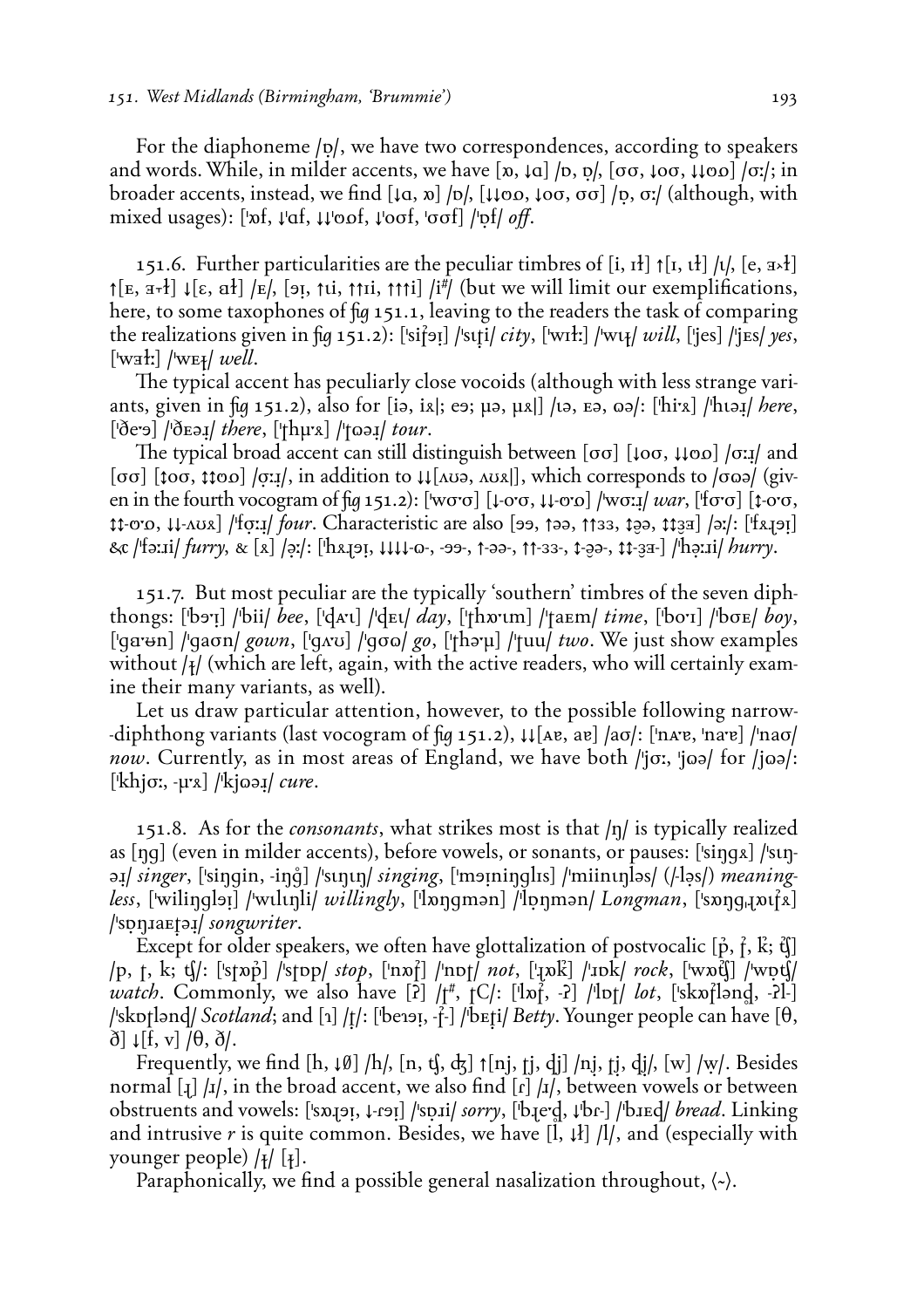## **158. North Yorkshire (York)**

{*©* Luciano Canepari, 2010, Venice University, Italy}

 $\frac{1}{2}$  158.1. York: vowels, diphthongs & intonation.

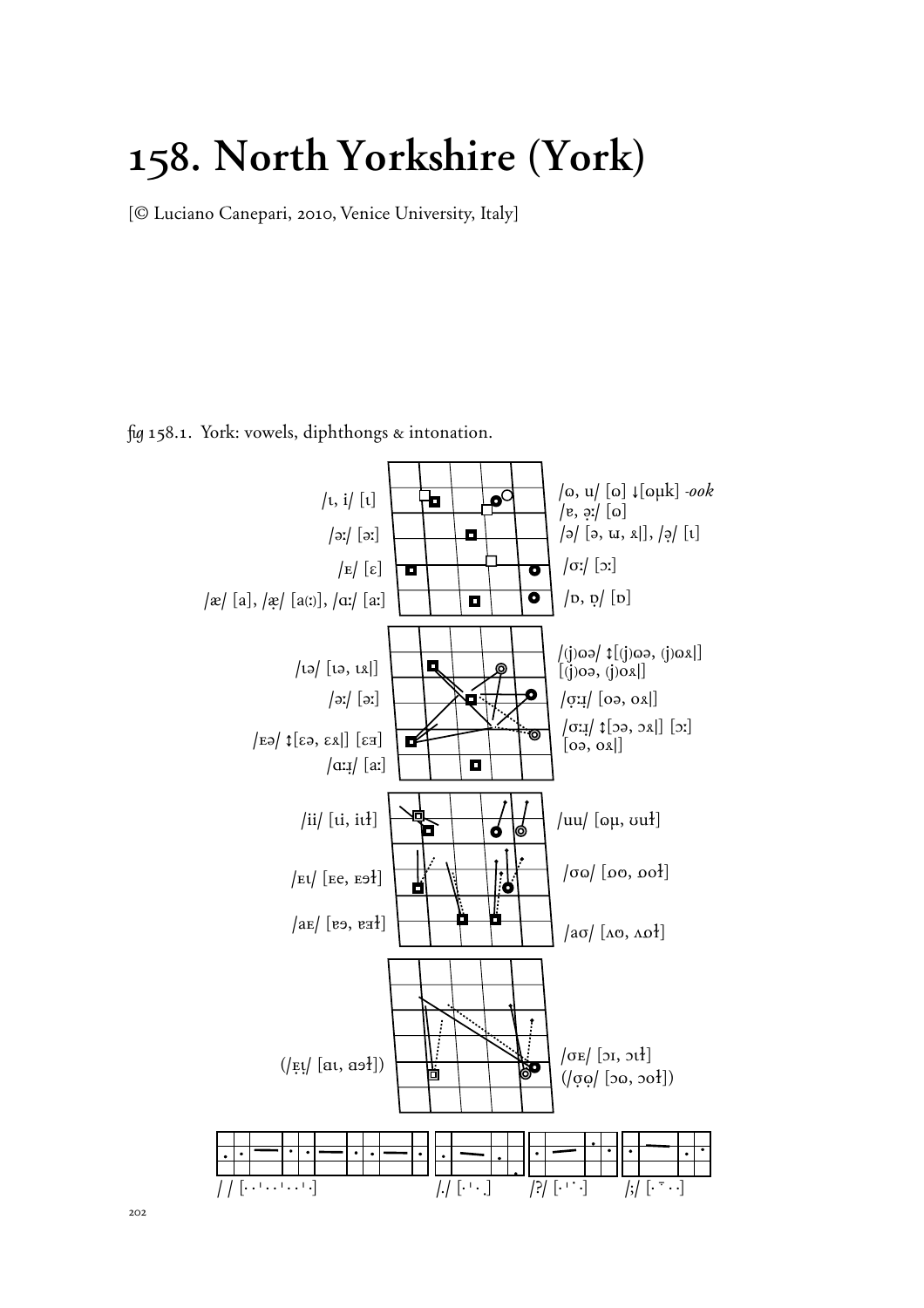158.1. The accent of *York* (in southern North Yorshire *|*'joːɪk{əɪ̯, -{təɪ̯/) is shown in fig 158.1. Here, we actually find  $\lbrack \omega \rbrack$  /o,  $\lbrack \nu \rbrack$ .

Only in mixed or milder accents, mostly in urban usage, can we have  $\uparrow$ ,  $\uparrow$ <sub>3</sub>, **††↑1)** /e/, of fig 158.2 (although young educated people can certainly have more neutral-like pronunciations).

In addition, we have [0ə, ox]] for */*oə*i*, *o*:*i*, *o*:*i*/, although more typically, but less frequently, now, they can be different, as shown in the vocogram of  $\mu$  158.1.

158.2. One further typical peculiarity, by now rarer and rarer, is the distinction between two different forms of /*Et*, σω/, which are now merged.

We have regular /ει, σω/ from Middle English /ai, σu/, as in *pain, raise, days*, *tow, soul, knows, and /Et,*  $\sigma \varphi$  *from Middle English <i>AA, 33/* (which, in Early Modern English, became /εε, oo/), as in *pane, raze, daze, toe, sole, nose*.

The broad accents of *North Yorkshire* still keep this distinction, as shown in the last vocogram of  $\pi$  158.1, by means of  $/\pi$ ,  $\sigma$ o $/$  [ $\pi$ e,  $\sigma$ <sup>o</sup>] and  $/\pi$ ,  $\sigma$ <sup> $\sigma$ </sup> $/$  [ $\pi$ ,  $\sigma$ <sup> $\sigma$ </sup>]. Both pairs have raised their timbres, so that one must be very careful not to wrongly relate Middle-English /ai, *ou*/ to present-day North-Yorkshire [at, oo], which –in o'cial *IPA* notation– might be rendered as '**/EI, OU/**'.

˙ 158.2. York: more or less frequent variants.



158.3. In addition, the typical accent can present a *predorsal tongue setting*,  $\langle V \rangle$ , that can change the overall effect on the speakers' voice, because it modifies the articulation of the consonants, as well.

This paraphonic tongue setting is best shown as in  $\mu$  158.3, where we compare the *normal* space on the vocogram with that of the *predorsal* tongue setting  $\langle V \rangle$ .

In the same figure, we also show the *postdorsal* setting, which can be present in the typical 'Scouse voice' of Liverpool,  $\langle V \rangle$  (cf  $\langle \phi \rangle$  161).

In addition, for the sake of completeness and comparison, we also show the *apical*,  $\langle V_{\tau} \rangle$ , and *radical*,  $\langle V_{\tau} \rangle$ , tongue settings.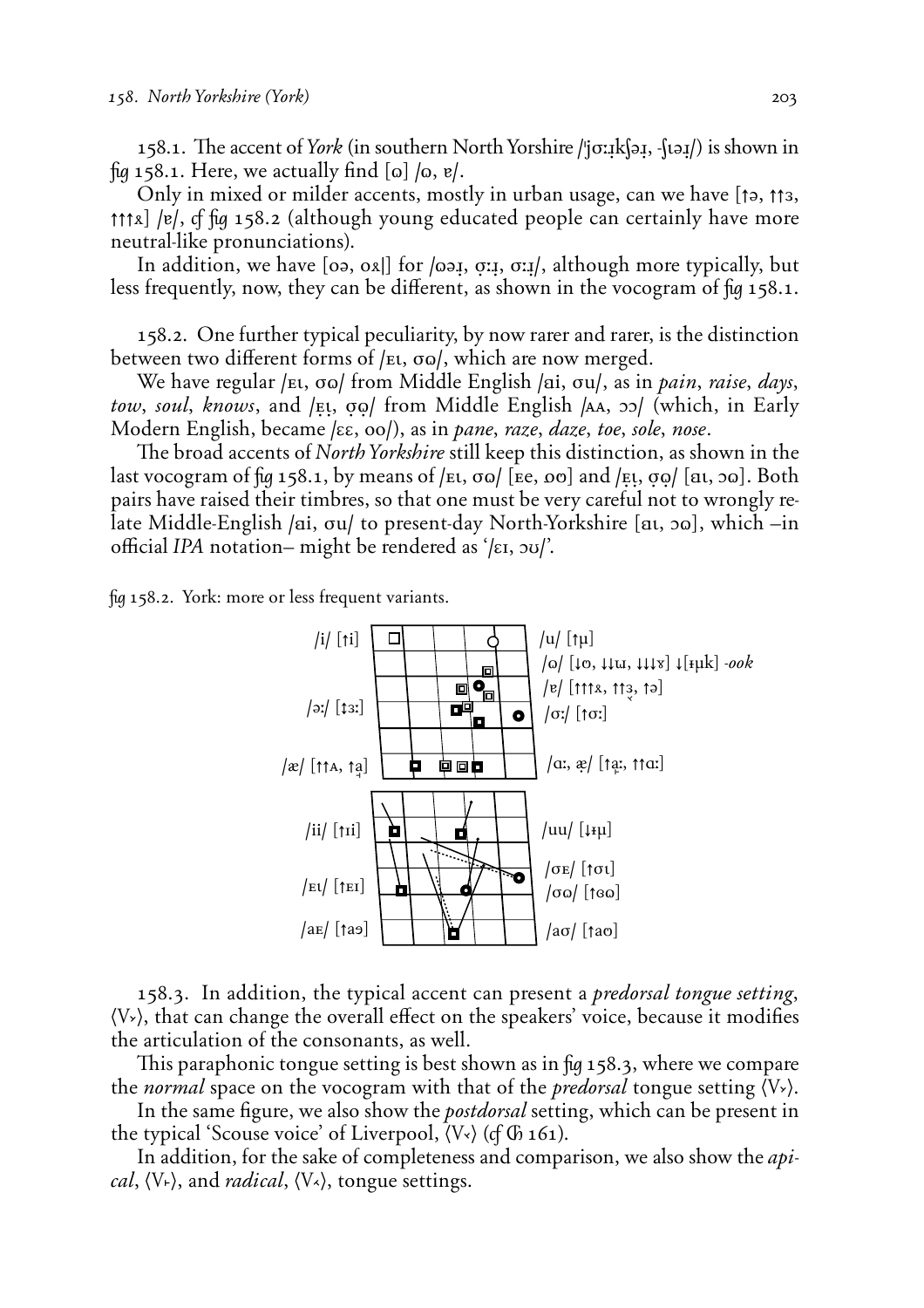

fig 158.3. Different paraphonic-tongue settings, compared with the normal one. The combined areas, in the central bottom vocogram, show their global effect on the space of vocoids.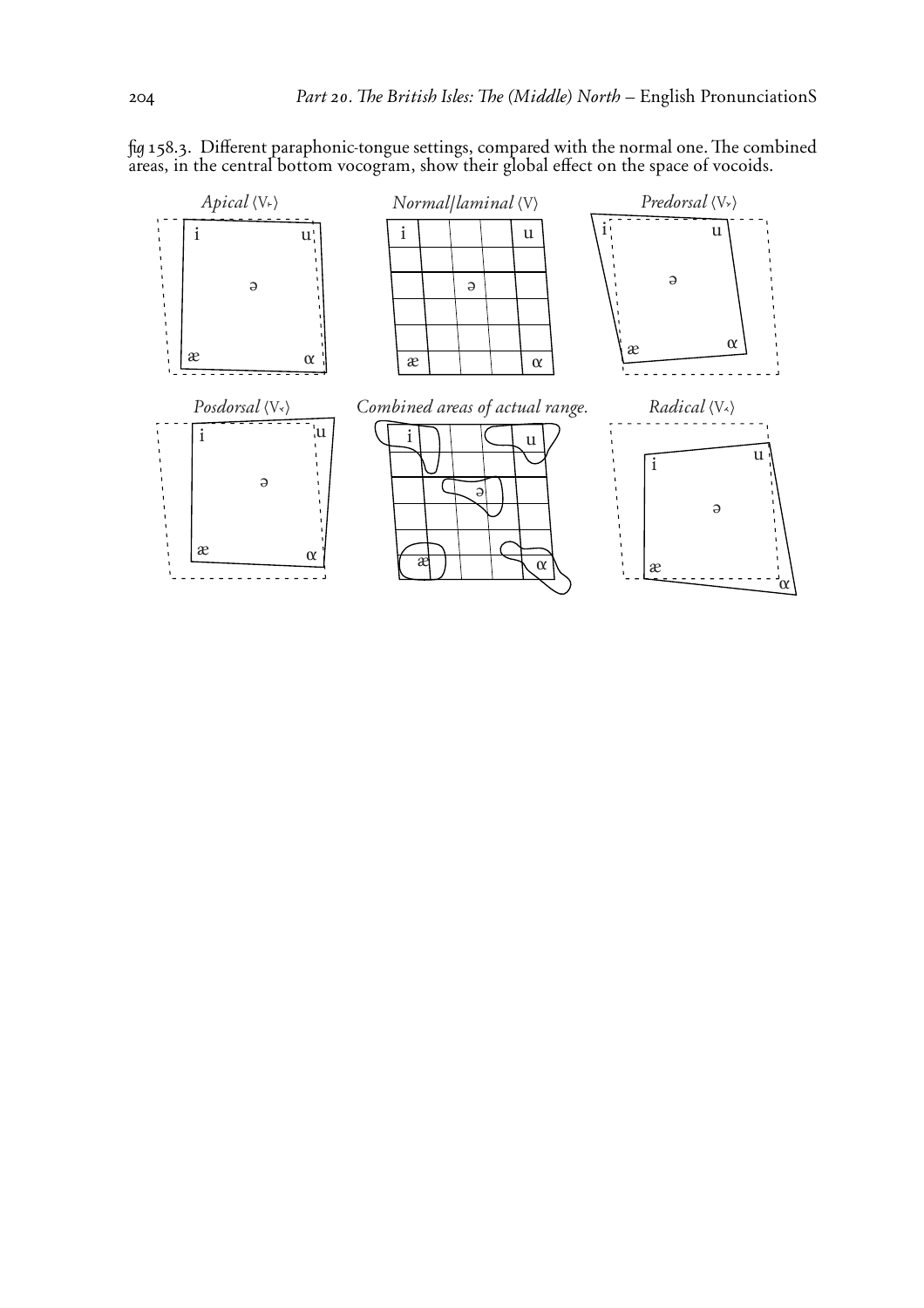# **165. Tyne & Wear (Newcastle, 'Geordie')**

{*©* Luciano Canepari, 2010, Venice University, Italy}

165.1. The *Northeast* of England (or 'Far North') is a rather isolated and conservative area (subdivided into four subareas), with its own peculiarities: *Newcastle* (in Tyne & Wear), *Northumberland*, *Durham*, and *Middlesbrough* (in Cleveland).

Let us start from the accent of *Newcastle*, which is known as 'Geordie' /'αξσιας!), given in  $\pi$  165. Notice that we have  $\pi$   $[0, \pi]$  / $[0, \pi]$ ,  $[\pi, \pi]$  / $[\pi]$  / $[\pi]$  / $[\pi]$  / $[\pi]$ *put*,  $[\downarrow \phi h \circ t, -\phi t, -\phi t]$  /'pet/ *putt*. So, with the possible merger into  $[\circ, \circ]$ , but also with actual, though small differences, at different sociophonic levels.

165.2. Another peculiarity is the very back possible timbre of  $[\alpha\alpha, \beta\alpha]$ ,  $\alpha$ **/**a:, *x*st/ (with variants), even in such words as: ['mααstλ, 1⋅λ] /'mxest *μ*] *master*. Next, we find the characteristic [ee,  $\downarrow$ ∂⊖,  $\downarrow$ loo] /əː/: ['week,  $\downarrow$ -∂•k,  $\downarrow$ l-ook] /'wəːɪk/ *work*. Generally, these are shamefully rendered (according to the notorious limits of the o'cial *IPA* and current phonetic 'skillfulness') as '**(°:, ':, O:)**'!

Let us carefully notice that we have  $\sigma$  / $\sigma$ : ['w $\sigma$ sk] /'w $\sigma$ : k/ *walk*; so that, in reality (and in Natural Phonetics), even [↓↓po] /əː/ and [σɔ] /σː/ do have a difference, also for the broadest accent, indeed. It is the hearer that may not be ready enough to sufficiently catch the difference.

165.3. Currently, in the broadest way of speaking, people may use the phonemes  $\alpha/ \mu\mu[\alpha\alpha, \alpha\alpha, \alpha]$ ,  $\alpha/ \mu[\alpha]$ ,  $\mu[\alpha]$ ,  $\mu[\mu[\alpha]$ ,  $\mu[\alpha]$ ,  $\mu[\mu[\alpha, \alpha\mu]$  in words that  $-$ in English proper– have, instead, the phonemes  $[\sigma$ <sup> $\sigma$ </sup> $]$  / $\sigma$ ;/,  $[\infty]$  / $[\infty]$  / $[\infty]$ ,  $[\infty]$ ,  $[\infty]$ ,  $[\infty]$ ,  $[\infty]$ ,  $[\infty]$ ,  $[\infty]$ ,  $[\infty]$ ,  $[\infty]$ ,  $[\infty]$ ,  $[\infty]$ ,  $[\infty]$ ,  $[\infty]$ ,  $[\infty]$ ,  $[\infty]$ ,  $[\infty]$ ,  $[\infty$  $\frac{1}{2}$ **e**ωÇ,  $\frac{1}{2}$ aω] /aσ/.

Of course, this is no phonic problem, but a lexical one. In fact, we do happen to hear '**('ª;ªl, -A;Al, -a;al)**' **/'ø:§/** *all*, '**('wªªk=n, -AA-, -aa-)**' **/'wø:k¤˙/** *walking*; '**('sa˙:)**' **/'s]˙/** *song*, '**('la˙=n)**' **/'l]˙¤˙/** *longing÷* '**('ne;É)**' **/'nø¨/** *no*, '**('neÉbÈdi)**' **/'nø¨bÈdi/** *nobody*; '['thµ'un]' /'taσn/ *town*, '['μuʔ]' /'aσt/ *out.* But, if such words coincide for their meaning, they actually are traditional dialect words, which should be written something like: *aal, waalkin', sang, langin', nay, naybody, toon, oot*.

And this is not just a systematic transposition of phonemes (and graphemes), because other 'words' can have the same phonemes, different from those of English *proper, as:* **/'na:z/ meaning** *knows,* **/'wet/ meaning** *who,* **/'det/ meaning** *do,**('fæ***d\omegating)** meaning *father*. They should be written as something like *naas*, way, day, *father* (with the  $\langle a \rangle$  of *fat*), and considered actual loanwords, just as French /'(iik, '(ik) *chic* or Italian */'la:tEl/ latte*.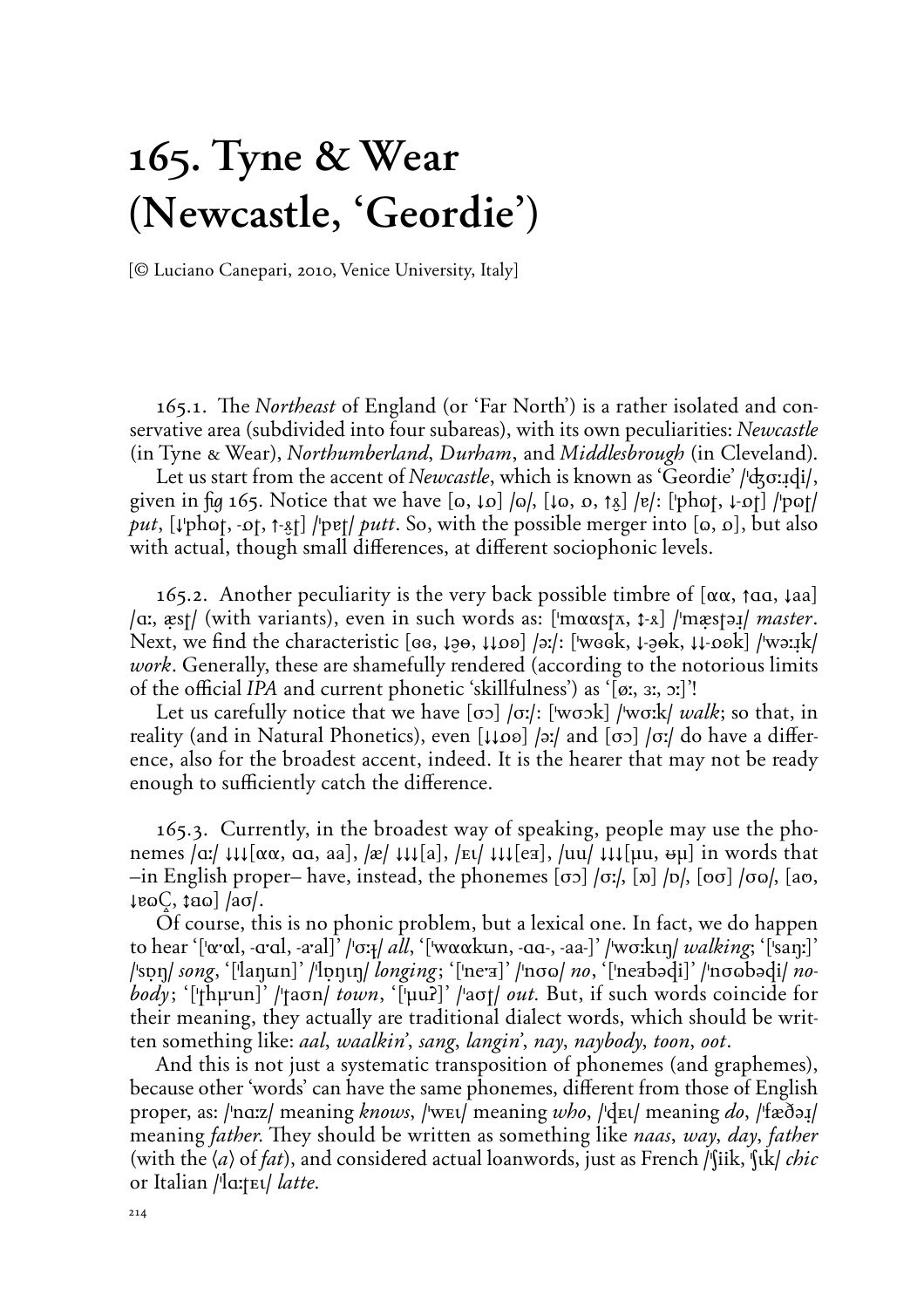

fig 165. Newcastle (Tyne & Wear): vowels, diphthongs  $\alpha$  intonation.

In the North of England, words such as *book* and *looking* do not have the  $|o|$ phoneme, but **/uu/** (in this way, *book* cannot be confused with *buck]*. In this case, however, it is possible (and, indeed, better) to consider such feature as an actual phonic problem, since the spelling is not so strange as in the other cases just seen.

165.4. We have already introduced the typical timbre of [*π*,  $\hat{\tau}$ *λ*] /ə( $\hat{\tau}$ //: ['nεν*π*, **↓**<sub>△</sub> /'nev<sub>→</sub>*l never*. The reader is invited to examine the other phonemes in the first vocogram, as well. In the second vocogram, let us look at the starting and ending vocoids of the centering diphthongs, again, with their sociophonic variants, for instance: **('khE;ÈΩ, ≠-E;ÄΩ) /'k™È≤z/** *cares*, **('skwE;***∏***, ˝-E;∆, ≠-E;Ä) /'skw™È≤/** *square*.